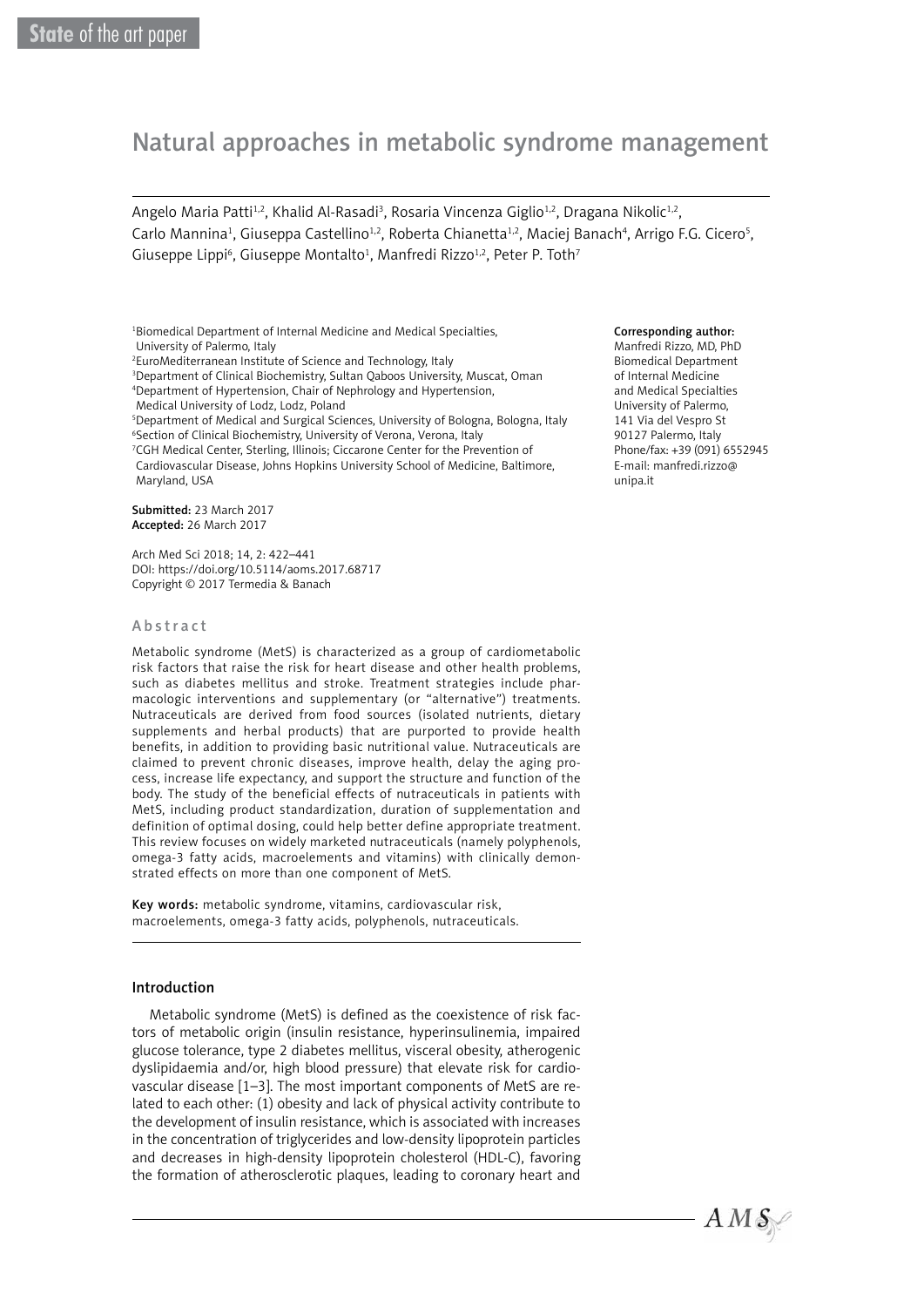cerebrovascular disease [4]; (2) insulin resistance contributes to higher levels of serum insulin and glucose, precursors to the development of diabetes mellitus [5]; (3) hyperinsulinemia results in excessive renal sodium retention and elevations in blood pressure [6]; (4) alteration of the intrinsic cellular expression of endothelial factors causes an increase in blood pressure associated with endothelial dysfunction and impaired generation of nitric oxide (NO) [7]. In addition to genetic predisposition, there are important environmental factors that can influence the pathogenesis of MetS; positive changes in lifestyle can beneficially impact all features of MetS [8].

The consumption of large quantities of fruits, vegetables, fish and dietary supplements are important for antioxidant and anti-inflammatory effects [9]. Currently, there is considerable interest in the favorable effect of antioxidants in fruits and vegetables on obesity and cardiovascular disease [10, 11]; noteworthy are also polyunsaturated fatty acids, which have a positive effect on hypertension, insulin resistance and triglycerides [12, 13]. An adequate intake of foods containing antioxidant compounds with an anti-inflammatory effect reduces the incidence of MetS [14] and the factors that determine this pathological condition [15–18].

# Effects of nutraceuticals on metabolic syndrome components

#### Abdominal obesity

Green tea is a natural source of antioxidants in the form of catechins, particularly epigallocatechin gallate (EGCG) [19, 20]. Flavonoids of this group inhibit the expression of inducible NO synthase that potentiates inflammation, platelet aggregation, and oxidative stress [19]. Experimentally drinking or eating green tea significantly reduces both body fat and body weight (BW) [21]. Obese hypertensive patients were treated for 3 months with extracts of green tea. The study group experienced a decrease in anthropometric parameters (BW from 73.2 to 71.9 kg, *p* < 0.001; body mass index (BMI) from 27.4 to 26.9  $kg/m^2$ ,  $p < 0.001$ , and waist circumference from 95.8 to 91.5 cm, *p* < 0.001) [22].

The polyunsaturated omega-3 fatty acids are important supplements, which include linolenic acid (ALA), eicosapentaenoic acid (EPA) and docosahexaenoic acid (DHA). These long chain fatty acids are not synthesized in the body, so they must be derived from exogenous sources such as marine fish. It is important to maintain a proper ratio of omega-6 and omega-3 fatty acids [23]; research has shown that ALA has no effect on obesity, while EPA and DHA reduce adipose tissue mass [24], especially when combined with lifestyle modification interventions [25].

Resveratrol (3,5,4′-trihydroxy-trans-stilbene) is a natural polyphenol that is produced by grapes, peanuts, berries and *Polygonum cuspidatum* (Japanese knotweed) [26, 27]. A systematic review has shown that resveratrol does not consistently improve BMI or BW (*p* >0.05), fat mass, fat volume, or abdominal fat distribution  $(p > 0.05)$ . Instead this polyphenol has been shown to have a significant positive effect (*p* <0.05) on inflammatory markers [28].

Dinca *et al.* wanted to clarify the role of vitamin D supplementation on adipokines through a systematic review and meta-analysis of nine randomized placebo-controlled trials (RCTs) [29]. These investigators did not find a significant change in plasma concentrations of adiponectin and leptin after vitamin D supplementation. In meta-regression, changes in plasma leptin concentrations and in plasma concentrations of adiponectin following vitamin D supplementation were found to be independent of the duration of treatment [29].

Nimitphong *et al.* investigated the effects of vitamin D supplementation for 3 months on anthropometric measurements [30]. Forty-seven subjects with impaired fasting glucose (IFG) and/ or impaired glucose tolerance (IGT) were randomized into three groups: control ( $n = 18$ ), vitamin D<sub>2</sub> (20,000 IU weekly,  $n = 19$ ) or vitamin D<sub>3</sub> (15,000 IU weekly,  $n = 10$ ). After 3 months, waist circumference (WC) had significantly decreased in subjects in the vitamin D supplementation group. BW (*p* = 0.05), systolic blood pressure (SBP, *p* = 0.05), BMI ( $p = 0.06$ ), and HOMA-IR ( $p = 0.09$ ) also decreased, but not significantly. Subjects with an increase of total 25(OH)D levels  $> 10$  ng/ml (23 of 29 subjects) had significant reductions in HOMA-IR and an increase in disposition index [30].

Di Pierro *et al.* in a randomized, controlled study evaluated the tolerability and the efficacy of curcumin in overweight subjects with metabolic syndrome, with a focus on impaired glucose intolerance and android-type fat accumulation [31]. Curcumin is the major bioactive ingredient extracted from the rhizome of the plant *Curcuma longa* (turmeric). Forty-four subjects, selected among those who after 30 days of diet and intervention lifestyle had a weight loss < 2%, were treated for 30 days with either daily treatment of a curcumin-based product or pure phosphatidylserine [31]. Curcumin administration increased weight loss from 1.88% to 4.91%, enhanced percentage reduction of body fat (from 0.70% to 8.43%), increased waistline reduction (from 2.36% to 4.14%), improved hip circumference reduction from 0.74% to 2.51%, and enhanced reduction of BMI (from 2.10% to 6.43%) (*p* < 0.01 for all comparisons) [31]. The impact of a natural supplement (Kepar; Rikrea, Italy), containing several plant ex-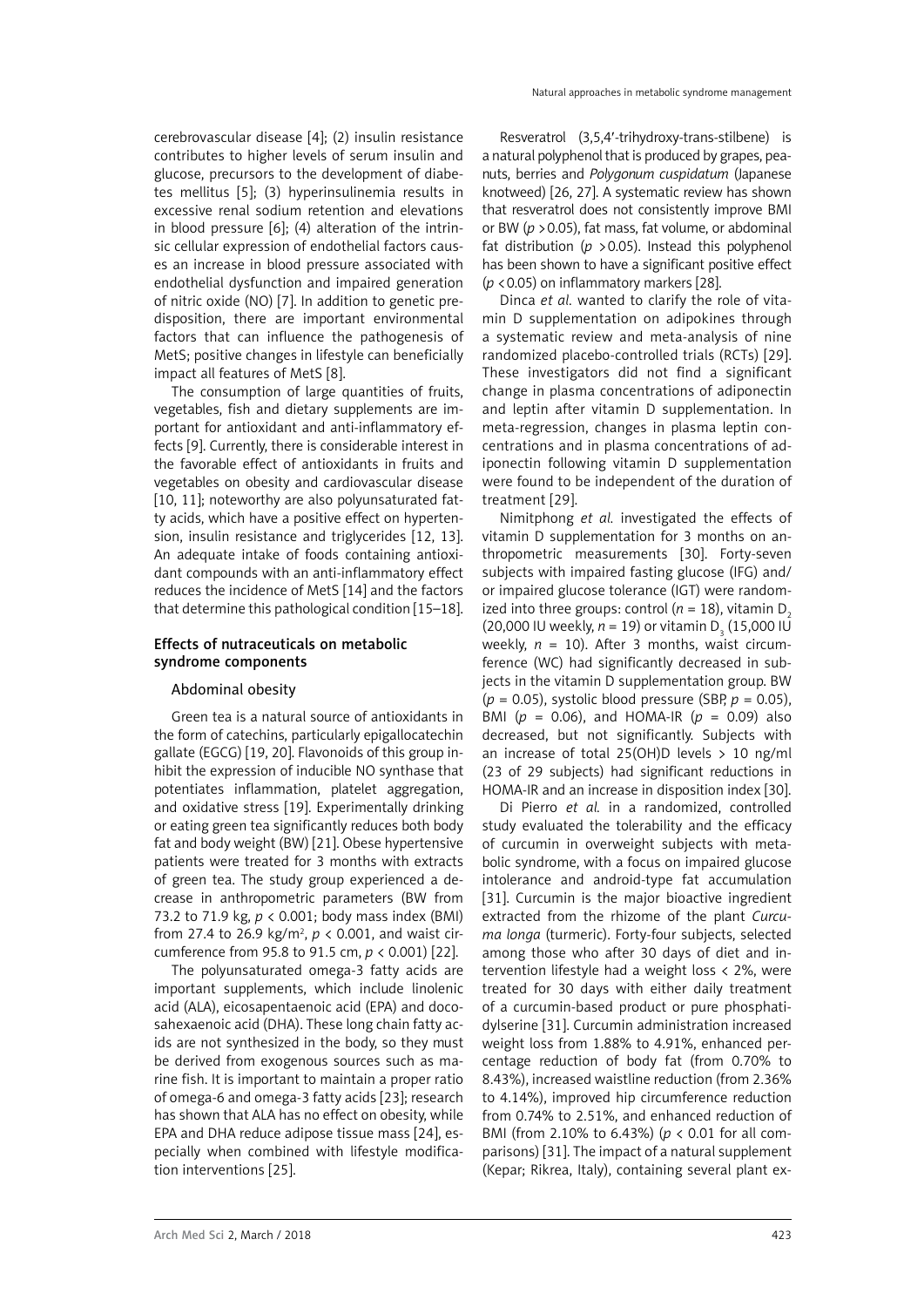tracts such as curcuma longa, silymarin, guggul, chlorogenic acid, and inulin, was evaluated in 78 patients with metabolic syndrome (MetS; 45 men; age:  $62 \pm 9$  years) [18]. Kepar at a dose of 2 pills/day was given for 4 months as add-on therapy to the ongoing treatment, maintained at fixed doses for the entire study; after 4 months the investigators found significant reductions in BW (from 81.1 ±13.5 to 79.4 ±12.5 kg, *p* < 0.0001), BMI (from 29.6 (23.7) to 29.3 (21.9) kg/m<sup>2</sup>, p = 0.001), and WC (from  $105 \pm 11$  to  $102 \pm 10$  cm,  $p = 0.0004$ ), as well as in fasting glucose (from 6.5 (11.7) to 6.4 (7.6) mmol/l,  $p = 0.014$ ) and total cholesterol (TC) (from  $4.8 \pm 1.4$  to  $4.5 \pm 1.0$  mmol/l,  $p = 0.03$ ). No significant changes were found in the other appraised parameters, including oxidative stress [18].

# Blood pressure

Pomegranate has been widely used as a folk medicine in many cultures [32]. The content of soluble polyphenols in pomegranate juice (PJ) varies within the limits of 0.2–1.0%, and they include tannins, ellagic tannins, anthocyanins, catechins, as well as gallic and ellagic acids [33, 34]. The consumption of PJ reduces blood pressure, and in hypertensive patients affects the activity of angiotensin-converting enzyme (ACE) [35]. Aviram *et al.* noted a 36% decrease in serum ACE activity and a 5% reduction in systolic blood pressure [36]. The PJ has also been shown to beneficially impact oxidative stress [36, 37].

When measured over 8 weeks of treatment, green tea also lowers systolic blood pressure (from 126.2 mm Hg to 118.6 mm Hg; *p* < 0.05) [21]. In another study in obese persons, green tea reduced blood pressure (SBP from 145 ±10 mm Hg to 141 ±8 mm Hg, *p* = 0.004; DBP from 88 ±4 mm Hg to 84  $\pm$ 3 mm Hg,  $p < 0.01$ ) and the insulin level and improved the lipid profile ( $p < 0.05$ ) [38].

The pro-health properties of garlic (*Allium sativum*) are due to its chemical composition [39, 40]. High levels of allicin and sulfur reduce blood pressure [41]. Data from clinical studies indicate that garlic powder is an antihypertensive agent in patients with hypertension and reduces both systolic (aged garlic extract  $\Delta$ : -2.59 ±1.91 vs. placebo, Δ: –1.72 ±1.60) and diastolic (aged garlic extract Δ: –1.07 ±1.32 vs. placebo, Δ: –0.31 ±1.17) blood pressure [42]. The above results demonstrate that garlic as a food supplement may be useful in the treatment of MetS [43].

ALA, EPA and DHA also impact systolic and diastolic blood pressure in hypertensive patients. It has been suggested that the hypotensive properties of omega-3 fatty acids are associated with angiotensin II antagonism and increased production of NO [44, 45].

Quercetin, the most abundant dietary flavonol, has antioxidant effects in cardiovascular disease. Quercetin protects against lipid peroxidation and reduces the cytokine-induced cell-surface expression of vascular cell adhesion molecule-1 (VCAM-1) and E-selectin, but the evidence regarding its effects on blood pressure (BP) has not been conclusive [46]. Serban *et al.* assessed the impact of quercetin on BP through a systematic review and meta-analysis of 7 available randomized controlled trials; the results of this meta-analysis showed significant reductions in both systolic BP (–3.04 mm Hg, *p* = 0.028) and diastolic BP (–2.63 mm Hg, *p* < 0.001) following supplementation with this compound [47]. When the studies were categorized according to quercetin dose, there was a significant systolic and diastolic BP-reducing effect in randomized controlled trials with doses ≥ 500 mg/day (–4.45 mm Hg, *p* = 0.007 and  $-2.98$  mm Hg,  $p < 0.001$ , respectively), and lack of a significant effect for doses  $\langle$  500 mg/day, but indirect comparison tests failed to demonstrate significant differences between doses [47].

The International Study of Macro- and Micro-Nutrients and Blood Pressure is a cross-sectional epidemiologic study of 4680 men and women aged 40 to 59 from 17 population samples in Japan, China, the United Kingdom, and the United States [48]. The results indicate the potential for increased phosphorus/mineral intake to lower blood pressure as part of the recommendations for healthier eating patterns for the prevention and control of prehypertension and hypertension [48]. Dietary calcium and magnesium, correlated with phosphorus intake (partial  $r = 0.71$  and  $r = 0.68$ ), were inversely associated with blood pressure; blood pressures were lower by 1.9 mm Hg to 4.2 mm Hg systolic/1.2 mm Hg to 2.4 mm Hg diastolic for people with intakes above versus below country-specific medians for all 3 of the minerals [48].

# Glycemic and lipid metabolic disorders

Green tea consumption is known to be associated with enhanced cardiovascular and metabolic health [19, 21]. Supplementation with green tea extract results in significant reductions in TC (from 5.4 ±1.0 mmol to 5.0 ±0.9 mmol; *p* = 0.009), low-density lipoprotein cholesterol (LDL-C) (from 3.5  $\pm$ 1.0 mmol to 3.1  $\pm$ 0.9 mmol;  $p = 0.011$ ) and triglyceride (TG) (from 1.4 ±0.6 mmol to 1.1  $\pm 0.5$  mmol;  $p = 0.004$ ), and an increase in highdensity lipoprotein (HDL-C) (from 1.2 ±0.2 mmol to 1.4 ±0.3 mmol; *p* < 0.001) [21].

Rebello *et al.* examined the effects of a gastrointestinal microbiome modulator (GIMM) containing inulin, β-glucan, blueberry anthocyanins, and blueberry polyphenols on metabolic parameters,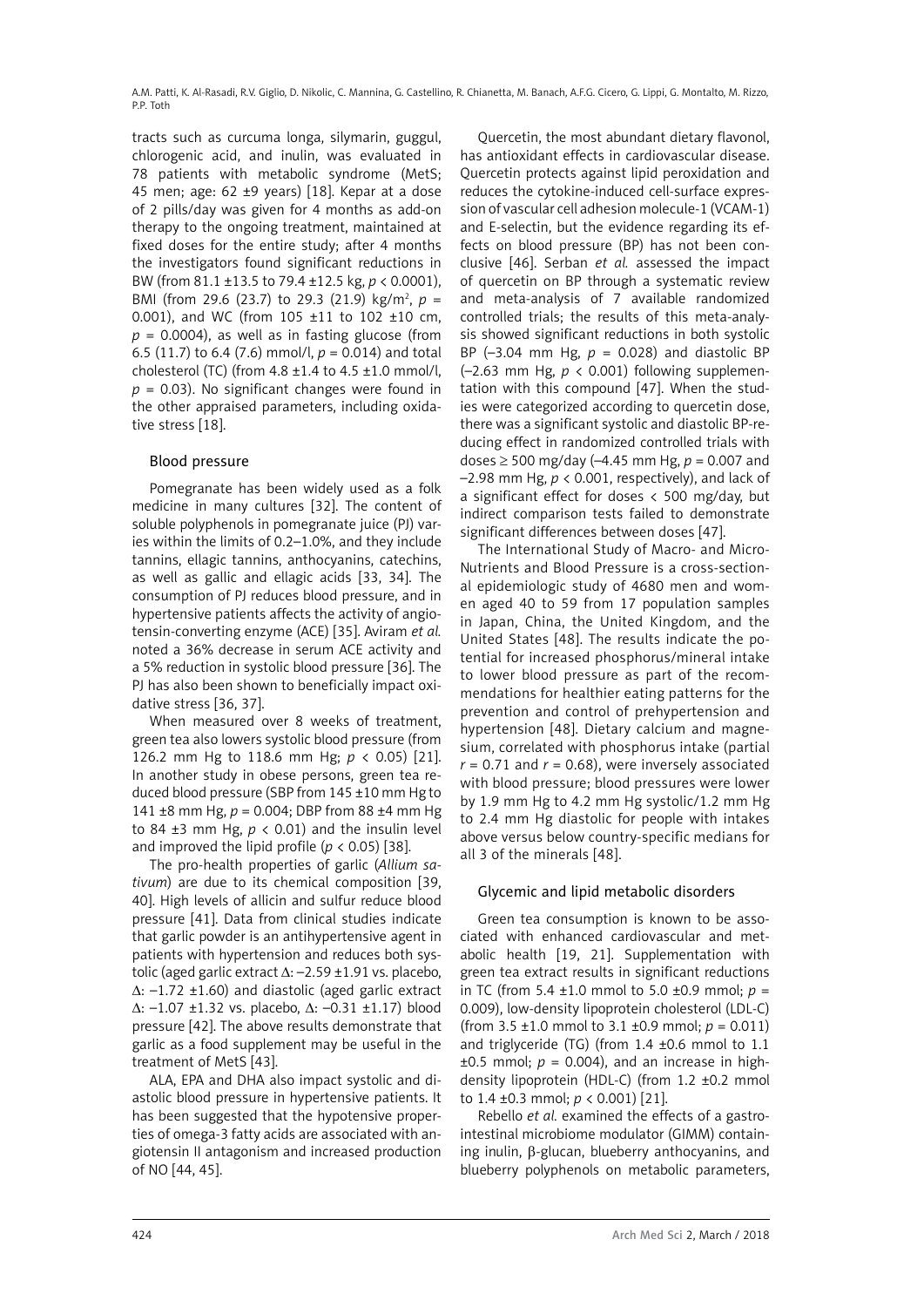fecal markers of gut microbiota, and satiety in 30 overweight or obese individuals aged 18 to 70 years [49]. After 4 weeks GIMM consumption improved blood glucose tolerance (*p* = 0.008), and the desire to eat was reduced  $(p = 0.03)$  compared to the placebo. There were no statistically significant differences in insulin sensitivity, fecal markers of gut microbiota, or serum lipid concentrations between the groups. However, plasma ghrelin concentrations significantly decreased in the GIMM group  $(-13.4 \pm 72.5, p = 0.03)$  compared to the placebo [49].

Chokeberry is a shrub deciduous tree belonging to the *Rosaceae* family in North America [26]. Aronia berries among all known fruits are distinguished by the highest antioxidant content. They are rich in polyphenols and anthocyanins, including flavonols, especially quercetin and kaempferol and the cyanidin glycosides. Aronia fruit contains organic acids, vitamin C, sugars, pectin, carotene, tannin and inorganic compounds including boron, fluorine, manganese, molybdenum, iodine and iron [27]. Broncel *et al*. detected beneficial effects of anthocyanins on metabolic parameters in 22 healthy volunteers and 25 patients with MetS treated with anthocyanins  $(3 \times 100 \text{ mg/day})$  for 2 months. After 2 months of treatment a significant reduction in TC from 242.80 ±34.48 to 227.96 ±33.07 mg/dl (*p* < 0.001), LDL-C from 158.71 ±35.78 to 146.21 ±34.63 mg/dl (*p* < 0.01) and triglycerides from 215.92 ±63.61 to 187.58 ±90 mg/dl (*p* < 0.05) was observed, but fasting blood glucose levels did not change significantly [50].

White mulberry (*Morus alba*) is a plant traditionally grown in China, Korea, and Japan [51]. Mulberry leaf extract lowers postprandial glucose; this is due to the fact that it is rich in DNJ (1,5-dideoxy-1,5-imino-D-sorbitol), which is an inhibitor of α-glucosidase. DNJ inhibits α-glucosidase in the small intestine by binding to its active site [51]. An open-label, single-group study was conducted in 10 subjects with initial serum TG level  $\geq$  200 mg/ dl; subjects ingested capsules containing DNJ-rich mulberry leaf extract at 12 mg three times daily before meals for 12 weeks [52]. White mulberry extract had a significant impact on the changes in the concentration of LDL-C (large LDL-C from baseline 18.1 ±5.2 to 20.7 ±4.7 mg/dl at week 12, *p* = 0.047; medium LDL-C from baseline 32.8 ±8.9 to 43.4 ±9.3 mg/dl at week 12, *p* < 0.001; small LDL-C from baseline 28.7 ±7.1 to 36.2 ±6.9 mg/dl at weeks 12;  $p = 0.005$ ) and HDL-C (mean particle size was from baseline 10.40 ±0.18 nm to 10.54  $\pm 0.19$  nm at week 12,  $p = 0.006$ ) subfractions and TG (312  $\pm$ 90 mg/dl at baseline to 252  $\pm$ 78 mg/dl at week 12,  $p = 0.058$  [52]. LDL size is an important predictor of CV events and progression of CAD and evidence suggests that both quality (particularly small, dense LDL) and quantity may increase CV risk [16, 53, 54]. A predominance of small, dense LDL particles (LDL-3 to -7) has been recognized as an emerging CV risk factor by the National Cholesterol Education Program Adult Treatment Panel III [2, 3].

In recent studies *Citrus bergamia* (known as Bergamot) juice was shown to reduce serum lipid levels, and this benefit can be attributed to high amounts of flavonoids in bergamot juice (neoeriocitrin, neohesperidin, naringin) [15]. Toth *et al.* investigated the effects of bergamot extract on cardio-metabolic parameters, including plasma lipids, atherogenic lipoproteins and subclinical atherosclerosis [17]. After 6 months of administration bergamot had significantly modified lipids (TC from 6.6  $\pm$ 0.4 mmol/l to 5.8  $\pm$ 1.1 mmol/l, *p* < 0.0001; TG from 1.8 ±0.6 mmol/l to 1.5 ±0.9 mmol/l, *p* = 0.0020; LDL-C from 4.6 ±0.2 mmol/l to 3.7 ±1.0 mmol/l, *p* < 0.0001; HDL-C increased from 1.3 ±0.2 mmol/l to 1.4 ±0.4 mmol/l, *p* < 0.0007), LDL-C subfractions (LDL-1 from 41.2 ±0.2% to 49.6 ±0.2%, *p* < 0.0001; LDL-3, LDL-4 and LDL-5 particles from  $14.5 \pm 0.1\%$  to  $9.0 \pm 0.1\%$ , *p* < 0.0001; 3.2 ±0.1% to 1.5 ±0.1%, *p* = 0.0053; 0.3  $\pm$ 0.0% to 0.1  $\pm$ 0.0%,  $p = 0.0133$ , respectively) and carotid intima-media thickness (cIMT) (from 1.2 ±0.4 mm to 0.9 ±0.1 mm; *p* < 0.0001) in patients with moderate hypercholesterolemia [17].

Ginseng extract obtained from roots, fruits and leaves of American ginseng (*Panax quinquefolium*) or Asian ginseng (*Panax ginseng*) has been widely studied for the treatment of diabetes, dyslipidaemia, and obesity. It contains many bioactive compounds, ginsenosides (such as Rb1, Rb2, Rc, Rd, Re and Rg1; this classification depends on their Rf values (from small to large) in thin-layer chromatography [55]), which contribute to the regulation of glucose levels and blood pressure [56]. One report showed that administration of ginseng elevated mood, improved psychophysical and physical performance, and reduced fasting blood glucose (FBG), hemoglobin  $A_{1c}$  (Hb $A_{1c}$ ) and body weight in diabetic patients [57]. In addition to glucose metabolism, ginseng has also been shown to regulate lipid metabolism. In one study, ginseng was administered through a diet supplement; ginseng treatment lowered serum TC (67–83% of control,  $p \lt 0.01$ ) and LDL-C (53-81% of control,  $p$  < 0.01). The decrease in TC and LDL-C was related to the suppression of β-hydroxy-β-methylglutaryl-CoA (HMG-CoA) reductase and in parallel of cholesterol 7 $\alpha$ -hydroxylase activity [58]. Cholesterol 7 $\alpha$ -hydroxylase (Cyp7a1) catalyzes the rate-limiting step in the intrahepatic conversion of cholesterol to bile acids. When  $7\alpha$ -hydroxylase activity is suppressed, decreased bile acid biosynthesis leads to an increased hepatic cholesteryl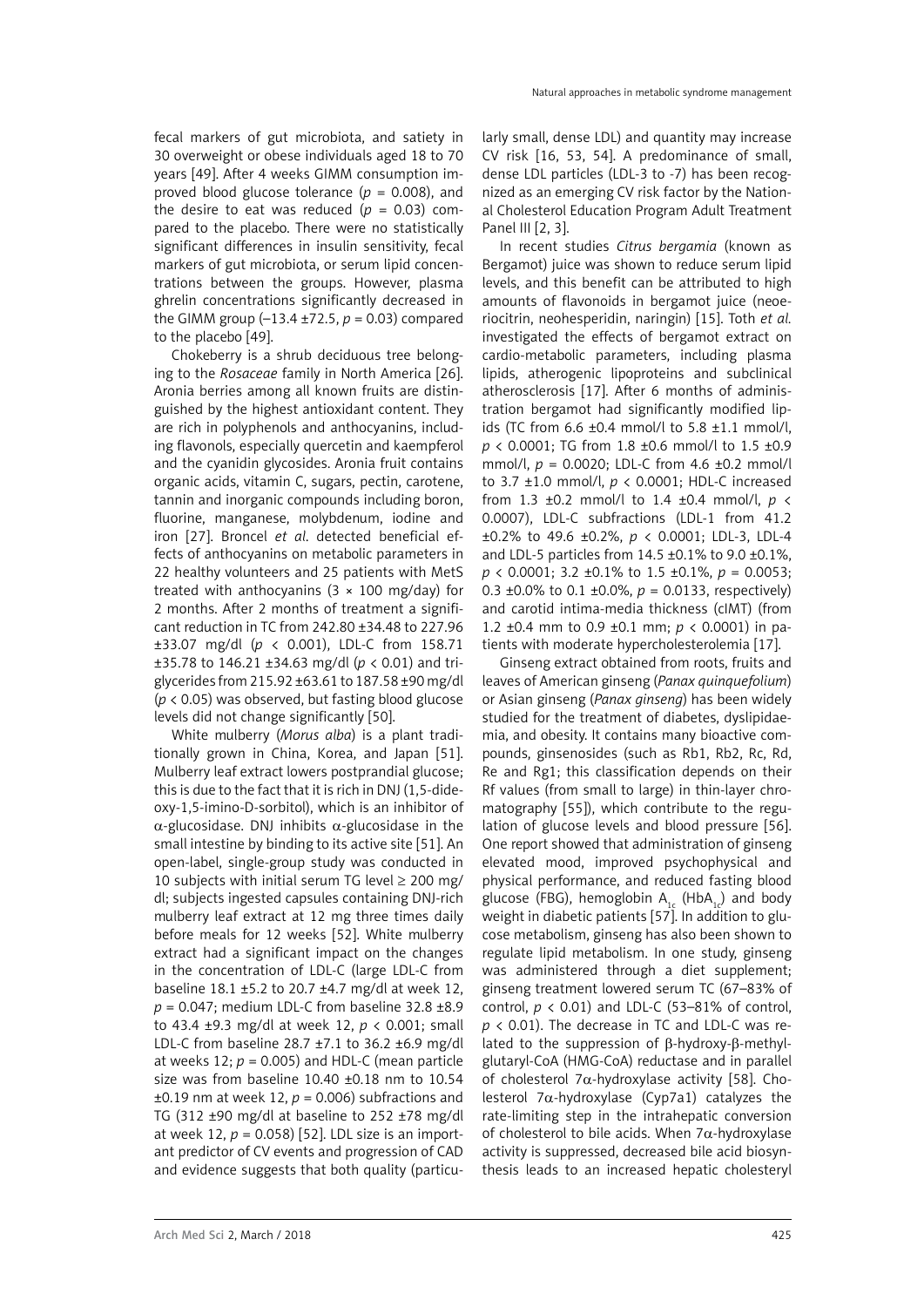ester content, increased hepatic expression of ABCA1, and an increased hepatic cholesterol efflux to HDL, resulting in increased plasma HDL-C levels [59]. Some clinical studies have suggested that ginseng increases the secretion of insulin [56]. This stimulation of insulin secretion may be due to the following factors: (1) biosynthesis of insulin is increased significantly in pancreatic islets by ginseng extract DPG-3-2 (a component of ginseng radix) *in vivo* and *in vitro* [60]; (2) release of insulin is increased by the ginsenoside Rh2. This mechanism is related to the release of acetylcholine from nerve terminals in pancreases and stimulation of muscarinic M(3) receptors in β-cells [61, 62]; and (3) ginseng may prevent β-cell apoptosis [63]. Various ginsenosides have been shown to upregulate insulin and non-insulin stimulated glucose transport in different animal models and cell lines. Direct clinical investigations of insulin sensitivity using the euglycemic-hyperinsulinemic clamp are needed to confirm this mechanism [64]. Green tea extract increases the levels of glutathione in the blood and plasma total antioxidant capacity in patients with MetS [58].

To date it is not clear how the omega-3 fatty acids reduce the risk of cardiovascular disease. They do improve the lipid profile with a decrease in TC, LDL-C, and TG and an increase in HDL-C [65]. The efficacy of icosapent ethyl (IPE; Vascepa [formerly AMR101]; Amarin Pharma Inc., Bedminster, NJ, USA) in improving lipid parameters was demonstrated in a 12-week randomized, placebo-controlled trial (ANCHOR) that enrolled statin-treated patients at high cardiovascular risk with well-controlled LDL-C levels and persistently high TG levels (at or above 200 mg/dl and less than 500 mg/dl) [66]. Compared with placebo, IPE 4 g/day and 2 g/day reduced median TG levels from baseline by 21.5% ( $p \lt 0.0001$ ) and 10.1% ( $p = 0.0005$ ), respectively, without increasing LDL-C levels. The 4 g/day dose decreased LDL-C levels by 6.2%  $(p = 0.007)$  and significantly reduced other lipid parameters, compared with a light liquid paraffin placebo, including apolipoprotein B (9.3%; *p* < 0.0001), very-low-density lipoprotein cholesterol (24.4%; *p* < 0.0001), lipoprotein-associated phospholipase A2 (19.0%; *p* < 0.0001), and high-sensitivity C-reactive protein (hs-CRP) (22.0%; *p* = 0.0005) [66]. In 1999 and 2007, two major outcome trials of cardiovascular disease documented the efficacy of omega-3 fatty acids in the primary and secondary prevention of coronary heart disease (CHD). The Italian Group for the Study of the Survival of Myocardial Infarction (GISSI)-Prevention study was a secondary outcomes study in which 11,324 post-myocardial infarction (MI) patients were randomly assigned to receive a fish oil supplement (0.85 g of eicosapentaenoic acid

(EPA) plus docosahexaenoic acid (DHA)), 0.3 g of vitamin E, both, or none [67]. Patients taking omega-3 fatty acids, but not vitamin E, had a 15% reduction ( $p = 0.02$ ) in the primary endpoint (death, nonfatal MI, and stroke), including 20% and 30% decreases in total and cardiovascular mortality, respectively [67]. In the Japan Eicosapentaenoic Acid (EPA) Lipid Intervention Study (JELIS), 18,645 patients with hypercholesterolemia (80% in primary and 20% in secondary prevention) received statins alone or in combination with highly purified EPA (1.8 g/day) [68]. Although this study was limited to Japanese patients, most of whom were postmenopausal women, after 5 years patients receiving the combined treatment experienced a 19% relative reduction in major coronary events (*p* = 0.01) [68]. Beneficial effects were noted in both primary and secondary prevention subgroups, but these were significant only in the secondary prevention subgroup (8.7% in the EPA group vs. 10.7% in the control group;  $p = 0.048$ ). In patients with TG  $>$  200 mg/dl ( $>$  2.3 mmol/l) and HDL-C  $<$  40 mg/dl (< 1.0 mmol/l), risk reduction was 53% compared with statin monotherapy [68]. The Reduction of Cardiovascular Events with EPA – Intervention Trial (REDUCE-IT; NCT01492361) [69] and the STatin Residual risk reduction with EpaNova in hiGh cardiovascular risk paTients with Hypertriglyceridemia (STRENGTH; NCT02104817) trial [70] are currently under way. These studies should provide valuable information on the utility of omega-3 fatty acids in combination with statin therapy in high-risk patients with TG levels of 200–500 mg/dl [71].

Considerable controversy exists regarding the association of omega-3 polyunsaturated fatty acids (PUFAs) and major cardiovascular end points. Some primary and secondary prevention trials suggest that there is no benefit to omega-3 PUFA supplementation in the prevention of CVD [72]. Fourteen randomized controlled trials (RCTs) (20,485 subjects enrolled, mean age of participants was 63.4 years and 79% were male) were included in a meta-analysis. Included patient groups were those with stable coronary heart disease, recent myocardial infarction, implanted cardioverter defibrillators, congestive heart failure and other cardiovascular diseases. Daily doses of eicosapentaenoic acid or docosahexaenoic acid ranged from 0.4 g to 4.8 g. Follow-up ranged from 1 to 5 years. Placebo groups received vegetable oils, mixed fatty oil and other "inert" or poorly defined substances [73]. Omega-3 fatty acid supplementation did not reduce the risk of overall cardiovascular events (RR = 0.99, 95% CI: 0.89–1.09; 14 RCTs), risk of all-cause mortality (13 RCTs), sudden cardiac death (5 RCTs), myocardial infarction (11 RCTs), fatal myocardial infarction (5 RCTs), nonfatal myocardial infarction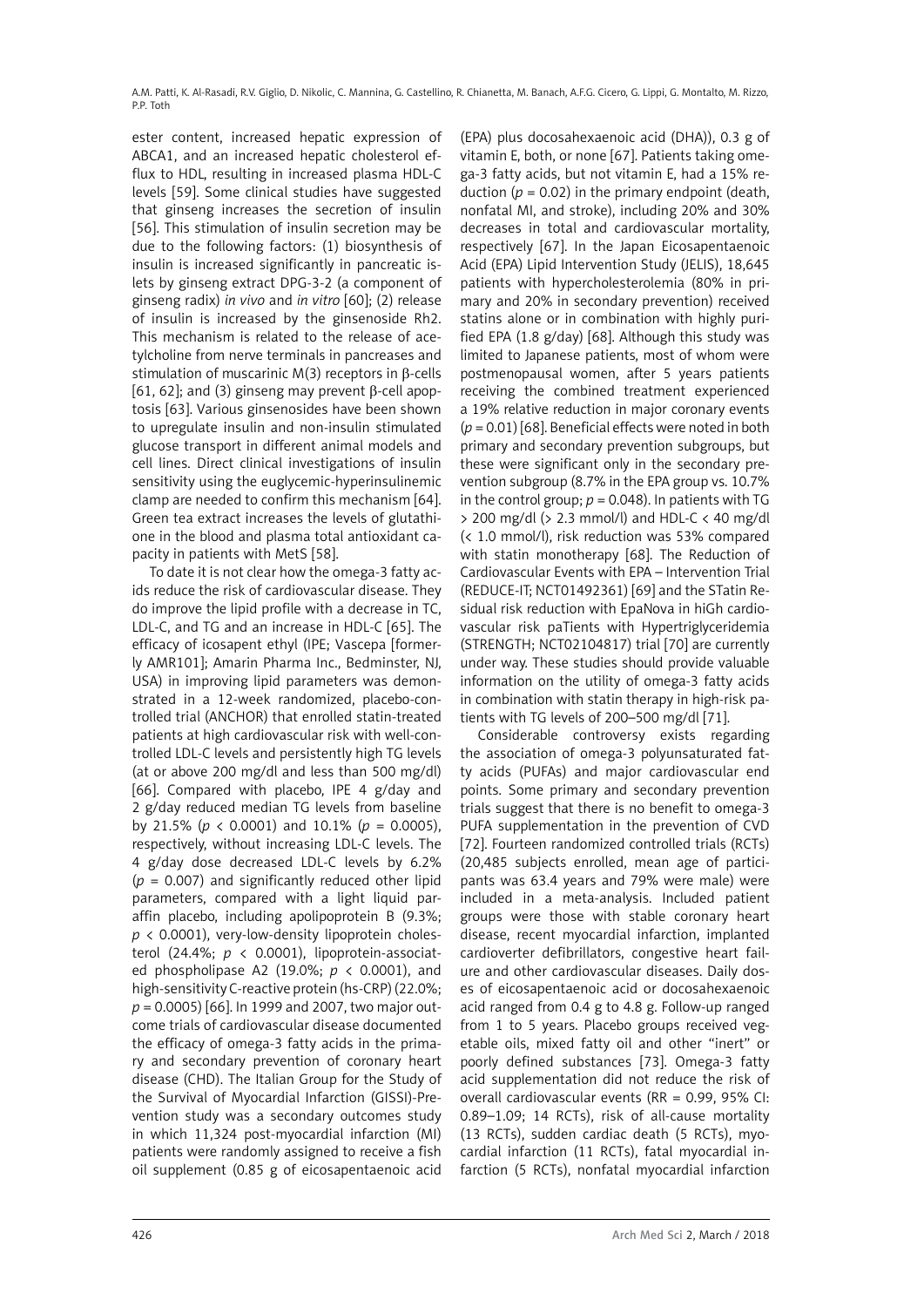(7 RCTs), angina and unstable angina (7 RCTs), congestive heart failure (6 RCTs) or transient ischaemic attack and stroke (seven RCTs) [73]. There was a significant reduction in cardiovascular death (RR = 0.91, 95% CI: 0.84–0.99; 11 RCTs), which became non-significant when a study with a significant baseline imbalance (for history of angina) was removed. No significant preventive effect was observed in any of the subgroup analyses [73]. Another meta-analysis included 20 randomized controlled trials (68,680 participants, average age 68 years) that compared omega-3 polyunsaturated fatty acid supplementation against other diet or placebo for the prevention of primary or secondary cardiovascular disease in adults [74]. There were no statistically significant associations between omega-3 PUFA supplementation and all-cause mortality (RR =  $0.96$ ,  $95\%$  CI:  $0.91-$ 1.02; 17 RCTs), cardiac death (RR = 0.91, 95% CI: 0.85–0.98; 13 RCTs), sudden death (RR = 0.87, 95% CI: 0.75–1.01; 7 RCTs), myocardial infarction (RR = 0.89, 95% CI: 0.76–1.04; 13 RCTs) or stroke (RR = 1.05, 95% CI: 0.93–1.18; 9 RCTs). Results for absolute risk reductions were not statistically significant. Subgroup analyses did not alter the main findings. Omega-3 PUFA supplementation was not associated with a lower risk of all-cause mortality, cardiac death, sudden death, myocardial infarction or stroke [74].

Vitamin E, a predominant antioxidant present in the LDL particle, blocks the chain reaction of lipid peroxidation by scavenging intermediate peroxyl radicals [75]. The data on the reduction of cardiovascular risk using vitamin E are conflicting, with most studies showing no benefit except in very specific subpopulations. According to a twoby-two factorial design, 2545 women and 6996 men 55 years of age or older, who were at high risk for cardiovascular events because they had cardiovascular disease or diabetes in addition to one other risk factor, received either 400 IU of vitamin E daily from natural sources or matching placebo and either an angiotensin-converting-enzyme inhibitor (ramipril) or matching placebo for a mean of 4.5 years [76]. The primary outcome was a composite of myocardial infarction, stroke, and death from cardiovascular causes. The secondary outcomes included unstable angina, congestive heart failure, revascularization or amputation, death from any cause, complications of diabetes, and cancer [76]. Seven hundred and seventy-two patients assigned to vitamin E (16.2%) and 739 to placebo (15.5%) had a primary outcome event (RR = 1.05, 95% CI: 0.95–1.16; *p* = 0.33). There were no significant differences in the numbers of deaths from cardiovascular causes (342 of those assigned to vitamin E vs. 328 of those assigned to placebo;  $RR = 1.05$ , 95% CI: 0.90–1.22), myocardial infarction (532 vs. 524; RR = 1.02, 95% CI: 0.90–1.15), or stroke (209 vs. 180; RR = 1.17; 95% CI: 0.95–1.42). There were also no significant differences in the incidence of secondary cardiovascular outcomes or in death from any cause. There were no significant adverse effects of vitamin E [76]. Similarly, The Physicians' Health Study II was a randomized, double-blind, placebo-controlled factorial trial of vitamin E and vitamin C that began in 1997 and continued until its scheduled completion in 2007 [77]. There were 14,641 US male physicians enrolled, who were initially aged 50 years or older, including 754 (5.1%) men with prevalent cardiovascular disease at randomization. Each individual received supplements of 400 IU of vitamin E every other day and 500 mg of vitamin C daily. The composite end point was comprised of nonfatal myocardial infarction, nonfatal stroke, and cardiovascular disease death [77]. During a mean follow-up of 8 years, there were 1245 confirmed major cardiovascular events; compared with placebo, vitamin E had no effect on the incidence of major cardiovascular events (both active and placebo vitamin E groups, 10.9 events per 1000 person-years; hazard ratio (HR) = 1.01, 95% CI: 0.90–1.13, *p* = 0.86), as well as total myocardial infarction (HR = 0.90, 95% CI: 0.75–1.07, *p* = 0.22), total stroke (HR = 1.07, 95% CI: 0.89–1.29, *p* = 0.45), and cardiovascular mortality (HR =  $1.07$ , 95% CI: 0.90–1.28,  $p = 0.43$ ; but vitamin E was associated with an increased risk of hemorrhagic stroke (HR = 1.74, 95% CI: 1.04–2.91, *p* = 0.04) [77].

High-dose niacin (vitamin  $B_3$ ) is used in the treatment of hyperlipidemia [78]. Randomized, double-blind, placebo-controlled investigations showed that sustained-released niacin decreases LDL-C, TC, and TG and raises HDL-C [79–81]. A multicenter, randomized, double-blind clinical trial enrolled 122 patients with confirmed diagnosis of primary dyslipidemia (LDL cholesterol > 4.14 mmol/l (160 mg/dl) and triglycerides < 9 mmol/l (800 mg/dl)) into 3 treatment groups: (1) Niaspan 1,000 mg/day; (2) Niaspan 2,000 mg/ day; and (3) placebo. The primary treatment endpoint was LDL-C level. This endpoint was not significantly affected by placebo (0.2% increase), but Niaspan decreased LDL-C by 5.8% (1,000 mg/day) and 14.6% (2,000 mg/day) (*p* < 0.001) [79]. Likewise, with placebo there were significant changes in TC, triglycerides, lipoprotein(a), and apoprotein B, whereas both Niaspan 1,000 and 2,000 mg/day significantly ( $p < 0.001$ ) decreased these parameters. In addition, both Niaspan groups showed significant (*p* < 0.001) increases in HDL-C (17% and 23%, respectively), including HDL subfractions. This trial demonstrated a cholesterol-modifying effect of Niaspan consistent with those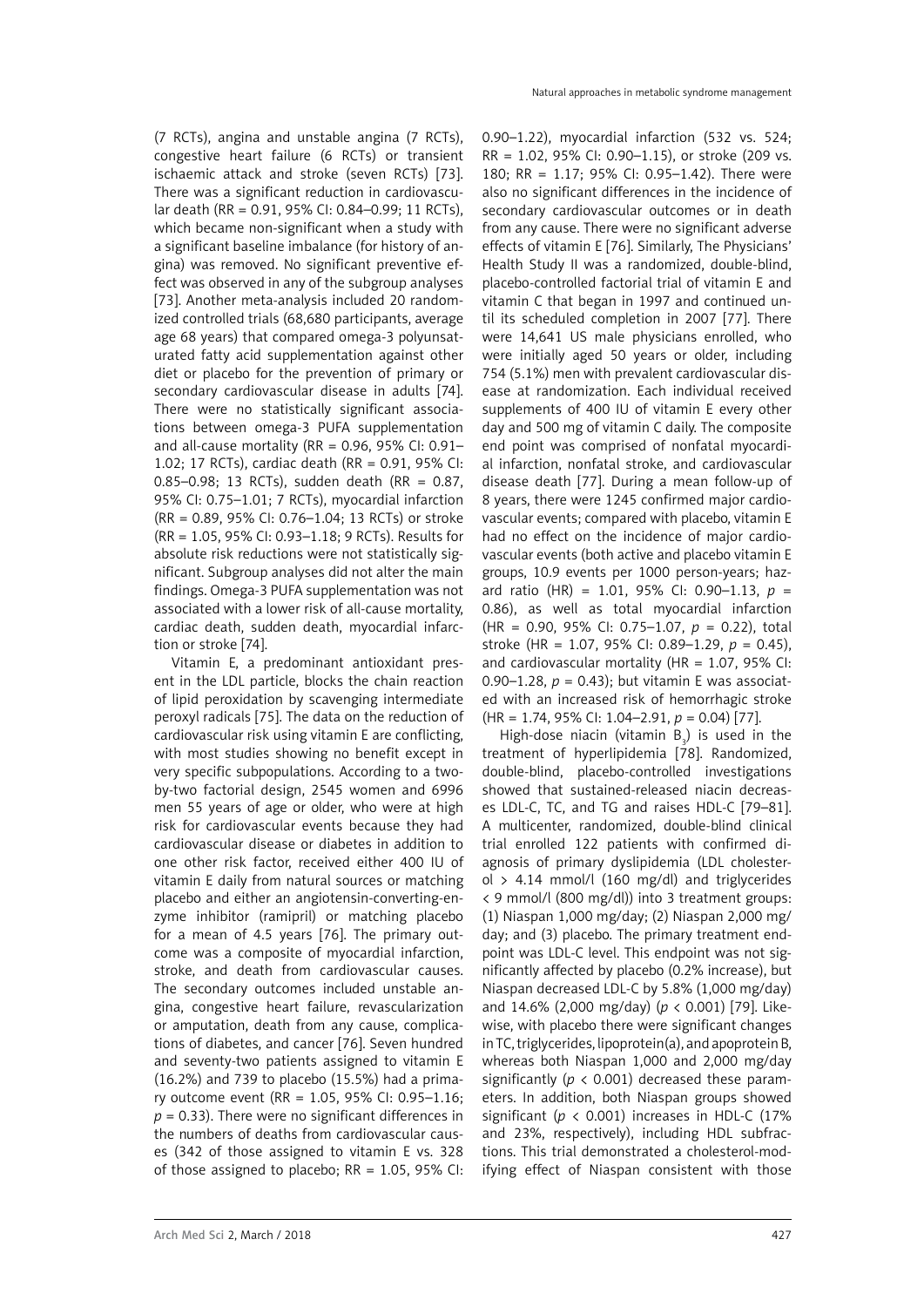reported for niacin, but demonstrated a better tolerance for flushing [79]. Another multicenter trial evaluated the safety and efficacy of escalating doses of Niaspan (from a dose of 375 mg/ day to 500–3,000 mg/day in 25 weeks) and placebo in 131 patients with primary hyperlipidemia on the percent change from baseline in levels of LDL-C and apolipoprotein B. Significant decreases from baseline in levels of LDL-C and apolipoprotein B became apparent with the 500-mg/day dose and were consistent at all subsequent doses  $(p \le 0.05)$ , reaching 21% and 20%, respectively, at the 3,000-mg/day dose [81]. Significant increases from baseline in levels of HDL-C became apparent with the 500-mg/day dose and were consistent at all subsequent doses ( $p \le 0.05$ ), reaching 30% at the 3,000-mg dose. Significant decreases from baseline in triglycerides and lipoprotein(a) occurred at the 1,000-mg dose and were apparent at all subsequent doses ( $p \le 0.05$ ), reaching 44% and 26%, respectively, at the 3,000-mg dose [81]. Previously available randomized clinical trial data assessing the clinical efficacy of niacin have been challenged by results from AIM-HIGH and HPS-2 THRIVE, which failed to demonstrate a reduction in CVD event incidence in patients with established CVD treated with niacin as an adjunct to intensive simvastatin therapy [82, 83].

Equol is produced by intestinal bacteria from isoflavone daidzein. Liu *et al.* in a randomized controlled trial examined the effect of whole soy (soy flour) and purified daidzein on cardiovascular biomarkers in prehypertensive postmenopausal women who were equol producers [84]. Two hundred seventy eligible women were randomized to either one of the three treatments: 40 g soy flour (whole soy group), 40 g low-fat milk powder  $+63$  mg daidzein (daidzein group), or 40 g low-fat milk powder (placebo group) daily each for 6 months; after 6 months of treatment, serum LDL-C decreased by 7.95% (whole soy group) and 6.32% (daidzein group) compared to the placebo group [84].

Several studies have focused on the effects of calcium intake on serum lipid concentrations in postmenopausal women with dyslipidemia. In one trial, a total of 190 premenopausal women and 182 postmenopausal women with dyslipidemia were given 800 mg calcium/day or a placebo for 2 years in a double-blind, randomized, placebo-controlled trial [85]. The change in TC in premenopausal women and postmenopausal women after calcium supplementation was 0.04 ±0.07 mmol/l compared with 0.61 ±0.21 mmol/l, respectively, and there was a significant interaction effect between calcium supplementation and menopausal status on serum cholesterol concentrations (from baseline 5.56 ±0.65 mmol/l to 2 years 5.87  $\pm 0.71$  mmol/l;  $p < 0.001$ ) [85]. In the prospective

Data from an Epidemiologic Study on the Insulin Resistance Syndrome study (DESIR) with 9 years of follow-up, in a large cohort drawn from the French general population, the consumption of dairy products and cheeses, as well as the density of calcium (defined as the amount of calcium ingested per 1,000 kcal) in the diet, were associated with a lower incidence of MetS and were also associated with a lower incidence of IFG or type 2 diabetes [86]. Although dairy products contain saturated fatty acids they can reduce the risk of cardiovascular disease. The objective of one study was to determine the early (7 days) and sustained (4 and 12 weeks) effects of adequate-dairy (AD) compared with low-dairy (LD) diets in subjects with metabolic syndrome [87]. Forty overweight and obese adults with metabolic syndrome were randomly assigned to receive AD (3.5 daily servings) or LD (< 0.5 daily servings) weight-maintenance diets for 12 weeks. The AD decreased malondialdehyde and oxidized LDL at 7 days (35% and 11%, respectively;  $p < 0.01$ ), with further decreases by 12 weeks [87]. Inflammatory markers were suppressed with intake of AD, with decreases in tumor necrosis factor- $\alpha$  (TNF- $\alpha$ ) at 7 days and further reductions through 12 weeks (35%; *p* < 0.05); decreases in interleukin-6 (IL-6) (21%; *p* < 0.02) and monocyte chemoattractant protein 1 (14% decrease at 4 weeks, 24% decrease at 12 weeks;  $p \lt 0.05$ ); and a corresponding 55% increase in adiponectin at 12 weeks (*p* < 0.01). The LD exerted no effect on oxidative or inflammatory markers. Diet had no effect on body weight; however, AD significantly reduced waist circumference and trunk fat (*p* < 0.01 for both), while LD exerted no effect [87]. An higher intake of dairy products rich in calcium inhibits the generation of reactive oxygen species, thus relieving oxidative stress, and may help reduce the risk of developing MetS. Adipose tissue reactive oxygen species (ROS) production and NADPH oxidase and plasma malondialdehyde (MDA) were reduced by the high-Ca diet (*p* < 0.001) compared with the basal diet, and ROS and MDA were further decreased by the high-dairy diet  $(p < 0.001)$  [88]. The high-Ca and -dairy diets also resulted in suppression of adipose tissue TNF- $\alpha$  and IL-6 ( $p = 0.001$ ) compared with the basal diet, whereas an inverse pattern was noted for adiponectin and IL-15 ( $p = 0.002$ ). Consequently, a high-dairy eucaloric diet resulted a reduction of 29% (*p* < 0.01) in C-reactive protein. Adiponectin decreased by 8% in subjects fed the eucaloric high-dairy diet ( $p = 0.003$ ) and 18% in those fed the hypocaloric high-dairy diet (*p* < 0.05) [88].

Rosenblat *et al.* evaluated the effects of PJ (50 ml per day for 3 months) given to ten diabetic patients and ten placebo patients on glycemic parameters and oxidative stress in their serum and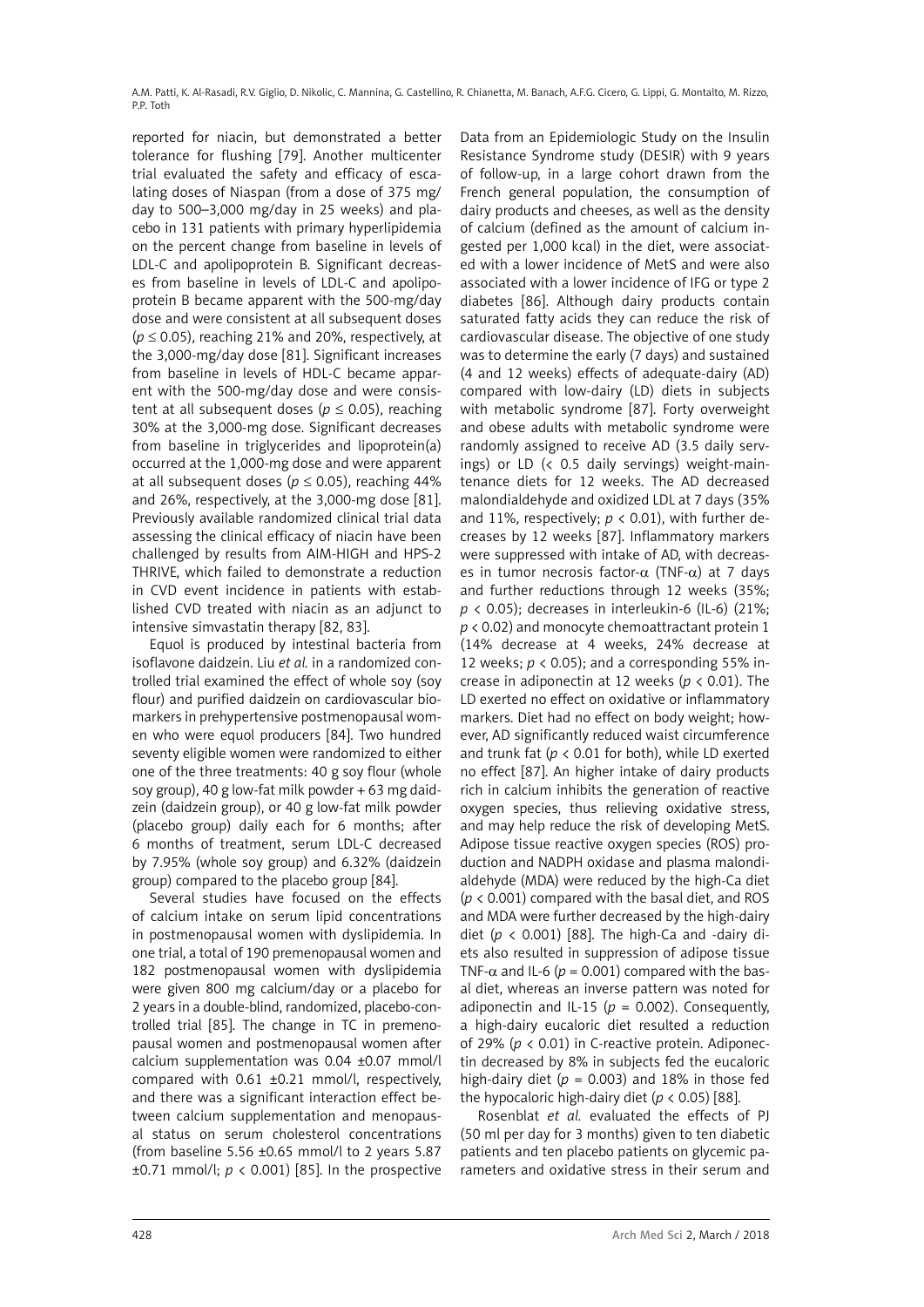macrophages [89]. The PJ consumption did not affect serum glucose, cholesterol or triglyceride levels, but it resulted in a significant reduction in serum lipid peroxides by 56%, in cellular peroxides by 71%, and in oxidized LDL (Ox-LDL) by 37%. The PJ consumption by diabetic patients did not worsen diabetic parameters, but rather resulted in anti-oxidative effects on serum and macrophages, which could impact atherogenesis in these patients [89].

It has been shown that zinc deficiency increases the risk of glucose intolerance, diabetes, insulin resistance, atherosclerosis, and CHD [90]. In diabetic patients given 12 weeks of therapy with zinc at a concentration of 100 mg/day, TC and triglyceride levels decreased and HDL-C levels increased. These results will require validation in a larger placebo-controlled trial [90].

### Effects of nutraceuticals on vascular damage

### Prothrombotic and proinflammatory states

Guerrero-Romero *et al.* examined the relationship between MetS, hypomagnesemia, inflammation, and oxidative stress in patients with MetS (84 women and 63 men) compared with healthy control subjects [91]. Multivariate analysis showed a strong association between MetS and hypomagnesemia (OR = 1.9; 95% CI: 1.3–7.1), inflammation (OR = 1.7; 95% CI: 1.4–8.4), and oxidative stress (OR = 1.4; 95% CI: 0.9–12.6). The interaction of inflammation and oxidative stress is related to and increases the risk for MetS, whereas serum magnesium levels and MetS are independently associated [91].

Some studies suggest that omega-3 polyunsaturated fatty acids reduce the damage caused by oxidative stress and restore free radical homeostasis [92, 93]. Free radicals adversely alter lipids, proteins, and DNA and trigger a number of human diseases. A balance between free radicals and antioxidants is necessary for proper physiological function. If free radicals overwhelm the body's ability to regulate them, a condition known as oxidative stress ensues [92]. The human body has several mechanisms to counteract oxidative stress by producing antioxidants, which are either naturally produced in situ, or externally supplied through foods and/or supplements [91]. The mechanism of action is not completely understood, but the effect of omega-3 supplementation involves an increase in glutathione (GSH) plasma levels and in the concentration of antioxidant enzymes (glutathione peroxidase and copper/zinc superoxide dismutase) and a reduction in the concentration of malonic dialdehyde [94, 95].

Vitamin C is a scavenger antioxidant and decreases peroxyl radical formation [96]. In addition to blocking lipid peroxidation by trapping peroxyl radicals in the aqueous phase, vitamin C helps to regenerate α-tocopherol from α-tocopherol radicals in membranes and lipoproteins, and also raises intracellular glutathione levels, thus playing an important role in protein thiol group protection against oxidation [97], and helps normalize endothelial vasodilator function in patients with heart failure by increasing the availability of NO [98]. High doses of vitamin C have also been associated with decreased levels of NO production by endothelial cells. The overloading of ascorbic acid (AA) in cells can change the oxidative-reduction status inside cells. This could decrease the availability of NO, through the formation of peroxynitrite. NO can move very rapidly through membranes, and hence the reactions of inactivation may also occur in the extracellular space between cells. Suppression of NO generation appears to be one of the mechanisms by which AA mediates angiostatic effects [99]. A study reported that vitamin C slowed the progression of atherosclerosis in men and women older than 55 years [100]. British researchers found that higher blood levels of vitamin C were directly and inversely related to death from all causes and specifically death from ischemic heart disease in both men and women [101]. The researchers strongly advocated modest consumption of fruits and vegetables, since their results suggested that the equivalent of one extra serving of vitamin C rich food reduced the risk of death by 20% [102]. Vitamin C at daily dosages of 500 mg has been shown to increase red cell glutathione by 50% [103]. Glutathione is not only a major antioxidant responsible for inhibiting lipid peroxidation, but is also a key agent responsible for stabilizing immune function [96].

Observational data suggest a link between menaquinone (MK, vitamin  $K_2$ ) intake and cardiovascular (CV) health. MK intervention trials with vascular endpoints are lacking. Knapen *et al.* investigated long-term effects of MK-7 (180 µg MenaQ7/day) supplementation on arterial stiffness in a double-blind, placebo-controlled trial in healthy postmenopausal women  $(n = 244)$ who received either placebo  $(n = 124)$  or MK-7  $(n = 120)$  for 3 years [104]. Circulating desphospho-uncarboxylated matrix Gla-protein (dp-uc-MGP) as well as acute phase markers IL-6, hs-CRP, TNF- $\alpha$  and markers for endothelial dysfunction (vascular cell adhesion molecule-1 (VCAM-1) and E-selectin), and advanced glycation end products (AGEs) were measured [105]. At baseline dp-uc-MGP was associated with cIMT, diameter, carotid-femoral and carotid-radial pulse wave velocity (cfPWV), and with the mean z-scores of acute phase markers (APM score) and of markers for endothelial dysfunction (EDF score); after 3 years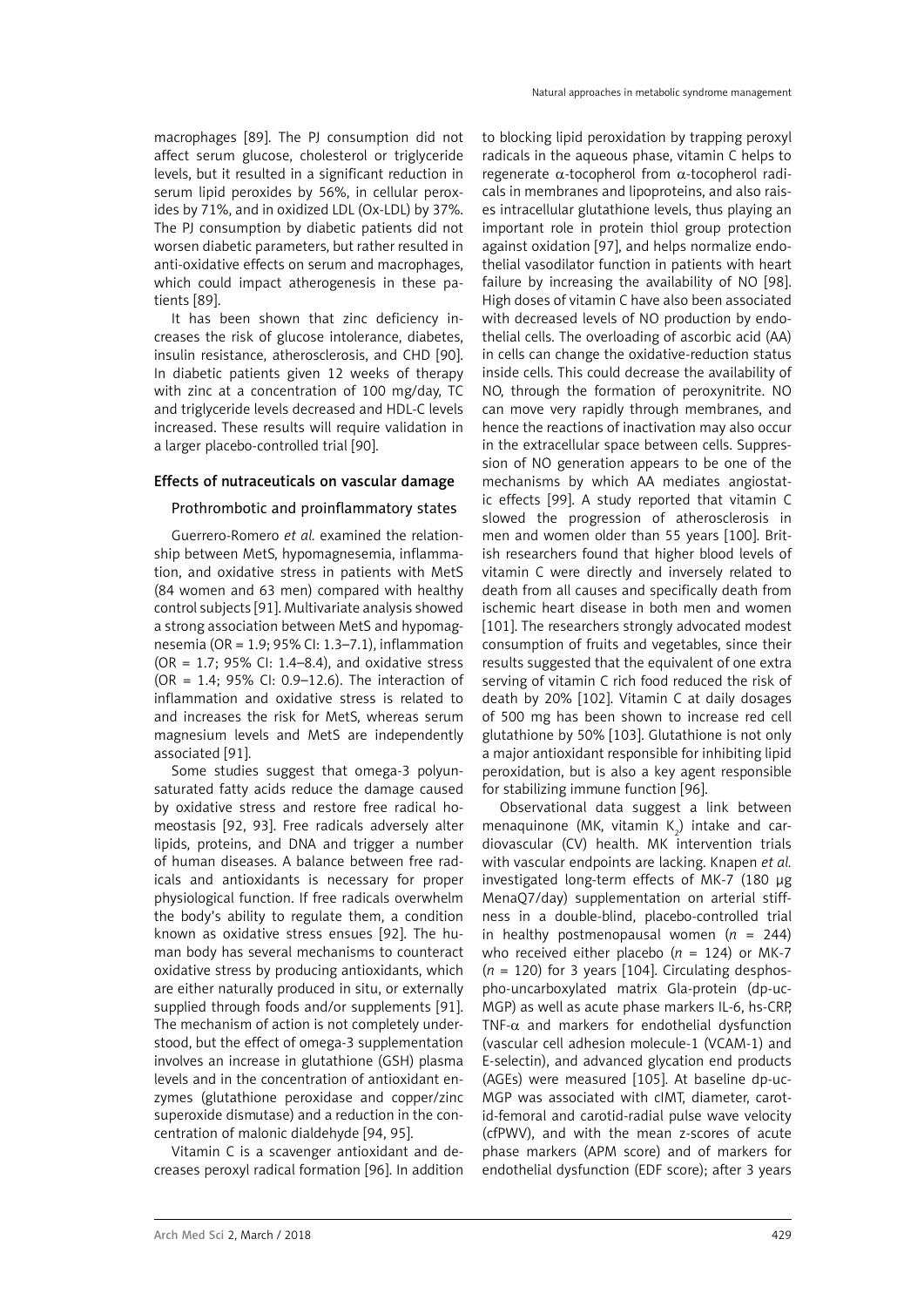of MK-7 supplementation, cfPWV and the stiffness index β significantly decreased in the total group, whereas distension, compliance, distensibility, Young's modulus, and the local carotid PWV (cPWV) improved in women having a baseline stiffness index β above the median of 10.8. MK-7 reduced dp-ucMGP by 50% compared to placebo, but did not influence the markers for acute phase and endothelial dysfunction [105].

Matrix metalloproteinases (MMPs) are important in atherogenesis [106]. Endothelial dysfunction represents an alteration of normal endothelial function, which involves the loss of some structural features and/or function. The endothelium can be considered a true autocrine and paracrine organ, capable of secreting, in response to a large variety of signals, a number of chemical mediators [106]. The relationship between MMPs and traditional risk factors for cardiovascular disease (CVD) and any influence of lifestyle changes are largely unknown. Furenes *et al.* studied the effects of 3 years of dietary counseling and/or n-3 PUFA supplementation (2.4 g/day) on the levels of MMP-9, tissue inhibitor of metalloproteinase (TIMP-1) and pregnancy-associated plasma protein (PAPP-A) in a population of elderly male smokers at high risk of CVD ( $n = 563$ , age 70 ±6 years) and subjects with previous acute myocardial infarction (AMI) [107]. Smokers had significantly higher levels of MMP-9 (*p* < 0.0001), and TIMP-1 levels were lower in subjects with previous AMI ( $p = 0.021$ ). MMP-9 was significantly correlated with LDL-C and inversely with HDL-C (both *p* < 0.0001). Significant reductions in MMP-9 and PAPP-A levels after 36 months were found in all study groups, but without between-group differences [107]. They further explored the association between these markers and different disease entities, cIMT and traditional risk factors for CVD. Smokers had significantly higher levels of MMP-9 (*p* < 0.0001), and TIMP-1 levels were lower in subjects with previous AMI (*p* = 0.021). MMP-9 was significantly correlated with LDL-C and inversely with HDL-C (both *p* < 0.0001). Significant reductions in MMP-9 and PAPP-A levels after 36 months were found in all study groups, but without between-group differences [107].

Black rice and its pigment fraction have shown anti-atherogenic activities in several animal models, but whether there are beneficial effects in humans remains unknown. Wang *et al*. investigated the influence of black rice pigment fraction (BRF) supplementation on selected cardiovascular risk factors in patients with CHD [108]. Sixty patients with CHD aged 45–75 years were randomly divided into two groups. In the test group, the diet was supplemented with 10 g of BRF derived from black rice for 6 months, while in the place-

bo group, the diet was supplemented with 10 g of white rice pigment fraction (WRF) derived from white rice [108]. At baseline, plasma antioxidant status and the levels of inflammatory biomarkers and other measured variables were similar between the two groups. After 6 months' intervention, compared to WRF supplementation, BRF supplementation greatly enhanced plasma total antioxidant capacity (TAC) (BRF group from baseline 11.1 ±3.53 to 6 months 12.4 ±4.24, change 1.29 ±2.96; WRF group from baseline 10.3 ±2.73 to 6 months  $9.70 \pm 2.30$ , change  $-0.61 \pm 1.69$ ;  $p = 0.003$ ), significantly reduced plasma levels of soluble vascular cell adhesion molecule-1 (sVCAM-1) (BRF group from baseline 1367 ±756 to 6 months 993 ±532, change –373 ±492; WRF group from baseline 1236 ±548 to 6 months 1208 ±690, change –28.2 ±691; *p* = 0.03), soluble CD40 ligand (sCD40L) (BRF group from baseline 8.36±4.09 to 6 months 5.73 ±2.37, change –2.63 ±3.27; WRF group from baseline 8.25 ±4.53 to 6 months  $8.85 \pm 4.73$ , change  $0.60 \pm 4.43$ ;  $p = 0.002$ ) and hs-CRP (BRF group from baseline 3.82 ±1.82 to 6 months 2.55 ±1.66, change –1.27 ±1.66; WRF group from baseline 3.58 ±1.71 to 6 months 3.82 ±1.96, change 0.24 ±1.99; *p* = 0.002) in the test group. No significant changes were observed in plasma total superoxide dismutase (T-SOD) activity, lipid levels or cIMT between the two groups [108].

# Carotid intima-media thickness and other non-invasive vascular parameters

Increased cIMT predicts risk for CV events [109]. In fact, increased cIMT is considered a manifestation of subclinical atherosclerosis, and it was included in the list of conditions of organ damage in the European guidelines of arterial hypertension [110] and in the European guidelines for Cardiovascular Prevention and Rehabilitation [111]. The ease of performing the measurement and the reproducibility of the method make cIMT an attractive biomarker, potentially useful as a therapeutic target in patients at increased CV risk [100].

Aviram *et al.* studied the effects of PJ in patients with carotid atherosclerosis (CAS), high blood pressure and changes in oxidative stress [112]. Their results suggest that consumption of PJ reduces cIMT by up to 30% and systolic blood pressure by 12% and these effects may be related to the powerful antioxidant properties of polyphenols [112].

Ethyl alcohol in small quantities, without taking into account type of beverage, may provide protection against cardiovascular or cerebrovascular disease [113]. Red wine has antioxidant activity through an effect of polyphenol flavonoids [113]. Resveratrol, as an isolated substance, is now being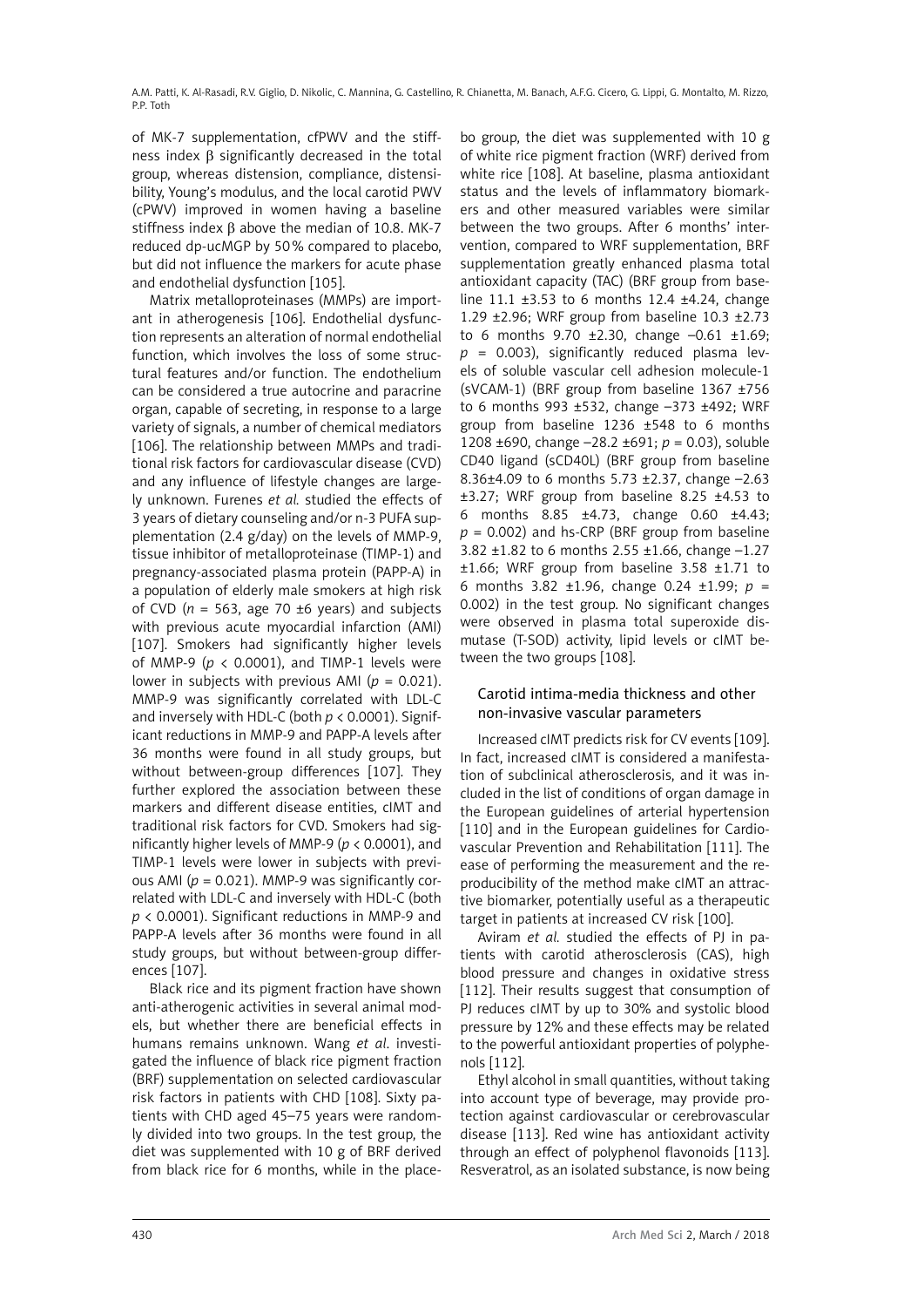studied as a potential drug for cardioprotection [114]. In a small survey conducted in the Netherlands, the use of dietary bioflavonoids, phenolic acids and quercetin showed a reduced incidence of myocardial infarction and sudden death [115].

Quercetin-rich black tea, apples and onions were the best foods evaluated, because they contain polyphenols in amounts similar to those found in red grapes used for wine production and grape juice, and consumption of black tea in the short and long term has been shown to reverse endothelial vasomotor dysfunction in patients with CAD [116].

Vegetarian diets have been associated with atherosclerosis protection, with healthier atherosclerosis risk profiles, as well as lower prevalence of, and mortality from, ischemic heart disease and stroke [105]. Vitamin  $B_{12}$  deficiency is highly prevalent in vegetarians; this can be partially alleviated by taking dairy/egg products in lactoovo-vegetarians. Vascular studies have demonstrated impaired arterial endothelial function and increased cIMT as atherosclerosis surrogates in such metabolic vitamin  $B_{12}$  deficient populations [117]. Regular monitoring of vitamin  $B_{12}$  status is thus potentially beneficial for early detection and treatment of metabolic vitamin  $B_{12}$  deficiency in vegans, and possibly for prevention of atherosclerosis-related diseases [117].

The B-PROOF study is a double-blind, randomized controlled trial, including 2919 elderly aged at least 65 years, with hyperhomocysteinemia (12–50  $\mu$ mol/l), treated with B-vitamins (500  $\mu$ g vitamin  $B_{12}$  and 400 µg folic acid) or placebo for 2 years [118]. In a subgroup ( $n = 569$ ), the effect of B-vitamins on pulse wave velocity (PWV) was investigated as a measurement of arterial stiffness; to measure atherosclerosis, cIMT measures were used. Compared to placebo, B-vitamin supplementation lowered serum homocysteine by 3.6 µmol/l (*p* < 0.001) [118]. Analysis of covariance showed no effect of supplementation on PWV levels, and this was not different for patients without increased arterial stiffness at baseline. Furthermore, no effect on cIMT was observed [119]. In the Study of the Effectiveness of Additional Reductions in Cholesterol and Homocysteine (SEARCH) trial, a double-blind randomized trial (intention to treat), 12,064 subjects with a history of myocardial infarction were either currently on or had a clear indication for statin therapy, and had a TC concentration of at least 3–5 mmol/l [120]. Among patients given 2 mg of folic acid and 1 mg of vitamin  $B_{12}$  daily versus placebo, there was no discernible cardiovascular benefit to vitamin therapy. Vegetarians are more vascular-healthy, but those with a subnormal vitamin  $B_{12}$  status have impaired arterial endothelial function and increased

intima-media thickness. In a double-blind, placebo-controlled, randomized crossover study [121], 50 healthy vegetarians (vegetarian diet for at least 6 years) were recruited. Vitamin  $B_{12}$  (500 µg/day) or identical placebo was given for 12 weeks with 10 weeks of placebo washout before crossover  $(n = 43)$ , and then open label vitamin B<sub>12</sub> for an additional 24 weeks ( $n = 41$ ). Vitamin B<sub>12</sub> supplementation significantly increased serum vitamin  $B_{12}$ levels (*p* < 0.0001) and lowered plasma homocysteine ( $p \lt 0.05$ ) [121]. After vitamin B<sub>12</sub> supplementation but not placebo, significant improvement of flow-mediated dilation of the brachial artery (FMD) (6.3 ±1.8% to 6.9 ±1.9%; *p* < 0.0001) and of cIMT (0.69 ±0.09 mm to 0.67 ±0.09 mm, *p* < 0.05) were observed, with further improvement in FMD (to 7.4 ±1.7%; *p* < 0.0001) and IMT (to 0.65 ±0.09 mm; *p* < 0.001) after 24 weeks of open label vitamin  $B_{12}$  [121]. There were no significant changes in blood pressures or lipid profiles. On multivariate analysis, changes in  $B_{12}$ (β = 0.25; *p* = 0.02) but not homocysteine were related to changes in FMD  $(R = 0.32; F$  value = 3.19; *p* = 0.028) [121].

Hodis *et al.* determined whether reduction of plasma total homocysteine (tHcy) levels with B vitamin supplementation reduces subclinical atherosclerosis progression [122]. This double-blind clinical trial recruited 506 participants 40 to 89 years of age with an initial tHcy > 8.5 µmol/l without diabetes and cardiovascular disease; patients were randomized to highdose vitamin B supplementation (5 mg folic acid + 0.4 mg vitamin B<sub>12</sub> + 50 mg vitamin B<sub>6</sub>) or matching placebo for 3.1 years [122]. Although the overall cIMT progression rate was lower with vitamin B supplementation than with placebo, statistically significant between-group differences were not found  $(p = 0.31)$  [122]. However, among subjects with baseline tHcy  $\geq$  9.1 µmol/l, those randomized to vitamin B supplementation had a statistically significantly lower average rate of cIMT progression compared with placebo ( $p = 0.02$ ); among subjects with a baseline tHcy  $\langle 9.1 \text{ \mu mol/l} \rangle$ , there was no significant treatment effect  $(p = 0.02)$  [99]. Vitamin B supplementation had no effect on progression of aortic or coronary artery calcification overall or within subgroups [122].

Vitamin D receptors have been found in the vascular smooth muscle [123] and cardiomyocytes [124]. There are data to suggest that low levels of 25-hydroxyvitamin-D may be associated with accelerated development of cardiovascular disease [125]. Supplementation of calcium (Ca) and vitamin D for the prevention of osteoporosis is frequently found. Recent re-analyses of clinical trials observed a higher risk of myocardial infarction and stroke in subjects taking Ca (+ vitamin D)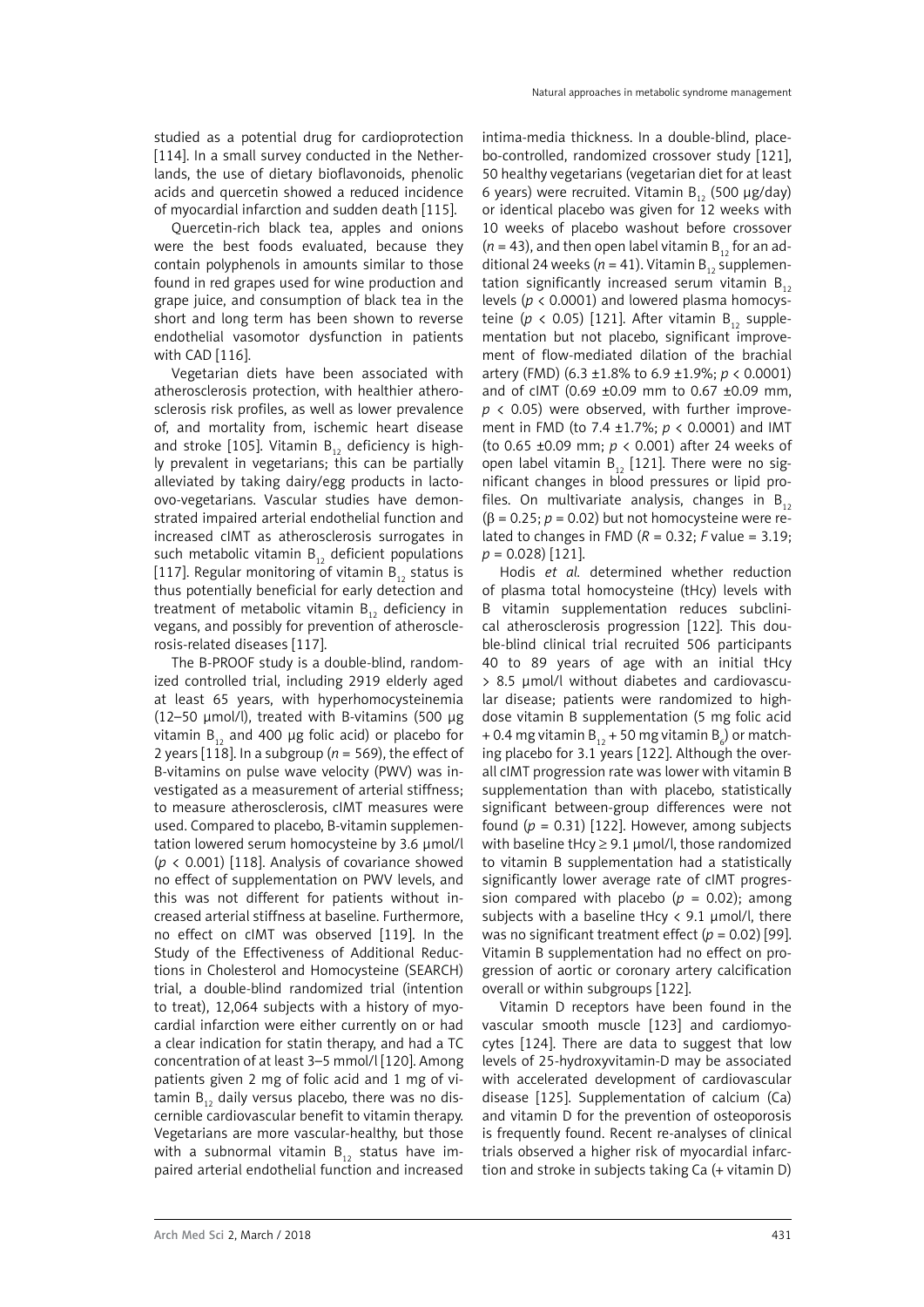supplements, although the underlying mechanisms are not clear. The National Osteoporosis Foundation and the American Society for Preventive Cardiology adopt the position that calcium intake from food and supplements that does not exceed the tolerable upper intake level (defined by the National Academy of Medicine as 2000 to 2500 mg/day) should be considered safe from a cardiovascular standpoint [126]. Thiele *et al.* analyzed the associations between Ca and vitamin D supplementation as well as serum concentrations of Ca and 25-hydroxyvitamin D (25(OH)D) and subclinical cardiovascular disease (CVD) phenotypes, namely intima-media thickness, ankle-brachial index (ABI), intermittent claudication, and atrial fibrillation (AF) [127]. Data of 1601 participants aged 50–81 years of the population-based cross-sectional Cooperative Health Research in the Region of Augsburg (KORA) F4 study in Germany were analyzed. Regular Ca supplementation showed a significant positive association with the presence of AF after multivariable adjustment (OR = 3.89; 95% CI: 1.28–11.81) [127]. Higher serum 25(OH)D concentrations were independently associated with a lower prevalence of asymptomatic peripheral arterial disease as assessed by ABI measurements ( $\beta$  = 0.007;  $p$  = 0.01). No other significant associations between supplementation or serum concentrations of Ca or vitamin D and CVD phenotypes were identified [127]. The change in CIMT in premenopausal women and postmenopausal women after calcium supplementation was 0.0238 ±0.0348 compared with 0.0615 ±0.134 mm ( $p = 0.017$ ), respectively [125].

An observational pilot sub-study of the San Valentino epidemiological cardiovascular study [128] included 1363 subjects aged 45–60 without any conventional risk factors who had non-stenosing atherosclerotic plaques (< 50%) in at least one carotid or common femoral bifurcation, allocated into 6 groups: controls (group 1) – management was based on education, exercise, diet and lifestyle changes, and this same management plan was used in all groups; group 2 – Pycnogenol 50 mg/day (Pycnogenol is the registered trade name for a special extract from the outer bark of the French maritime pine *Pinus pinaster* ssp. *atlantica* and it is highly concentrated in flavonoids, the primary constituents being procyanidins, taxifolin, ferulic acid, catechin, and caffeic acid) [129]; group 3 – Pycnogenol 100 mg/day; group 4 – aspirin 100 mg/day or ticlopidine 250 mg/day if intolerant to aspirin; group 5 – aspirin 100 mg/day and Pycnogenol 100 mg/day; group 6 – Pycnogenol 100 mg/day plus TECA (total triterpenic fraction of *Centella asiatica*) 100 mg/day [128]. There was a 6 monthly follow-up up to 30 months. Plaque progression was assessed using the ultrasonic arterial score based on the arterial wall morphology and the number of plaques that progressed from the non-stenotic to the stenotic group. A secondary endpoint was to evaluate the changes in oxidative stress at baseline and at 30 months. The ultrasonic score increased significantly in groups 1, 2 and 4 but not in groups 3, 5 and 6, suggesting a beneficial effect of Pycnogenol 100 mg. The percentage of plaques that progressed from class IV to class V was 8.4% in group 2; 5.3% in group 3; 4% in group 5 and 1.1% in group 6 (*p* < 0.0001) compared with 16.6% in group 4 (aspirin) and 21.3% in the control group, suggesting a beneficial effect of Pycnogenol [128]. The lowest rate of progression was in group 6 (Pycnogenol plus TECA). The results justify a large randomized controlled study to demonstrate the efficacy of the combined Pycnogenol and TECA prophylactic therapy in subclinical atherosclerosis [128].

Zou *et al.* evaluated the effects of lutein and lycopene supplementation on CIMT in subjects with subclinical atherosclerosis [130]. A total of 144 subjects aged 45–68 years were recruited from local communities. All the subjects were randomly assigned to receive 20 mg lutein/day  $(n = 48)$ , 20 mg lutein/day + 20 mg lycopene/day (*n* = 48) or placebo (*n* = 48) for 12 months. Serum lutein concentrations increased significantly from 0.34 to 1.96 µmol/l in the lutein group (*p* < 0.001) and from 0.35 to 1.66 µmol/l in the combination group (*p* < 0.001). Similarly, serum lycopene concentrations increased significantly from 0.18 to 0.71 µmol/l in the combination group at 12 months ( $p \lt 0.001$ ), whereas no significant change was observed in the placebo group [130]. The mean values of CIMT decreased significantly by 0.035 mm ( $p = 0.042$ ) and 0.073 mm  $(p < 0.001)$  in the lutein and combination groups at 12 months, respectively [130]. The change in CIMT was inversely associated with the increase in serum lutein concentrations (*p* < 0.05) in both the active treatment groups and with the increase in serum lycopene concentrations  $(8 = -0.342)$ .  $p = 0.031$ ) in the combination group. Lutein and lycopene supplementation significantly increased the serum concentrations of lutein and lycopene, with a decrease in CIMT being associated with both concentrations. In addition, the combination of lutein and lycopene supplementation was more effective than lutein alone for protection against the development of CIMT in Chinese subjects with subclinical atherosclerosis, and further studies are needed to confirm whether synergistic effects of lutein and lycopene exist [130].

Although epidemiological and experimental studies suggest that dietary intake of soy may be cardioprotective, use of isoflavone soy protein (ISP) supplementation as a primary preventive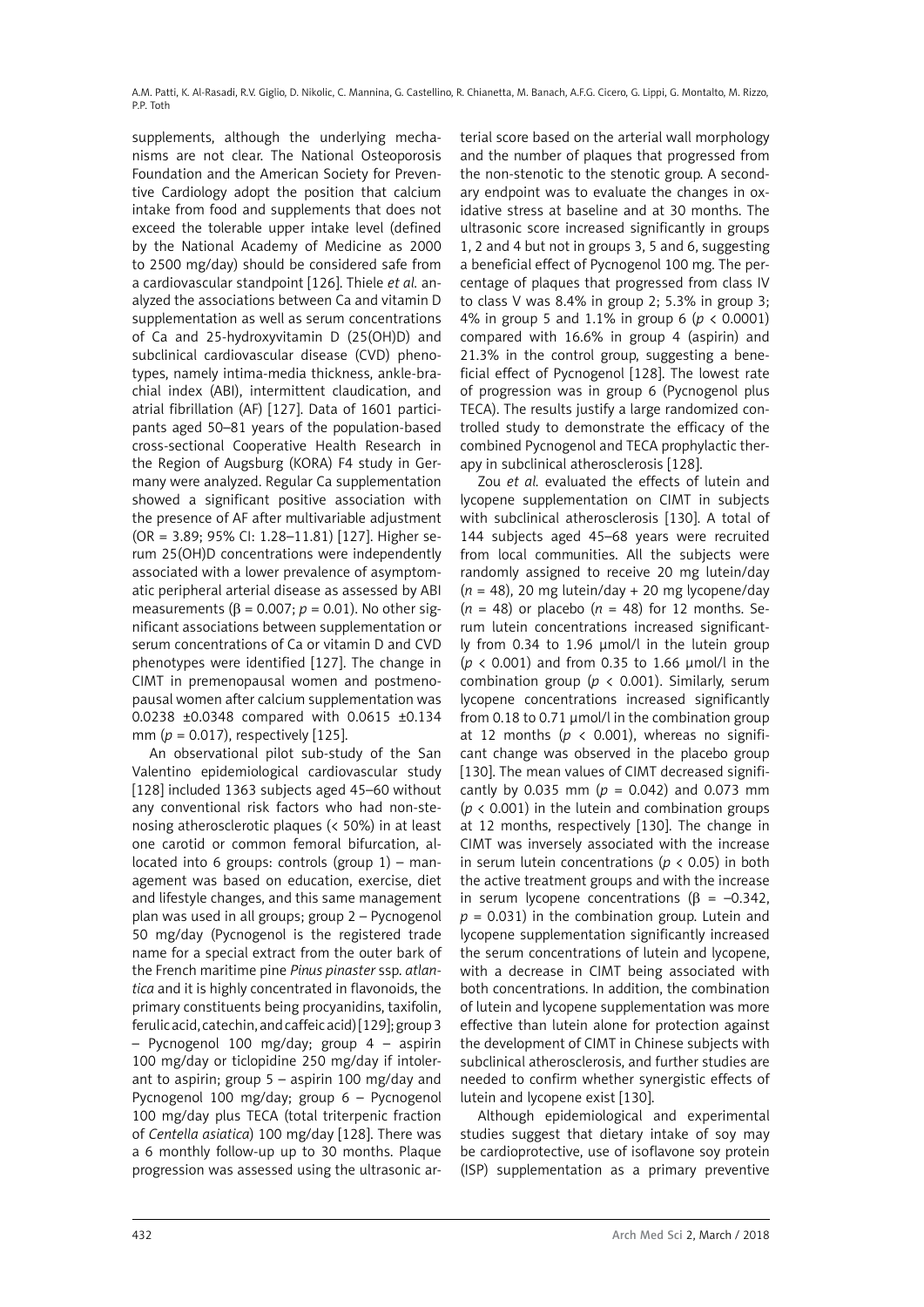Table I. Effects of nutraceuticals on metabolic syndrome components

| <b>Nutraceuticals</b>                                          | Effects on metabolic syndrome components                                                                                                                                   |                                                                                                                              |                                                                                                                                                                                                                                                              |  |  |
|----------------------------------------------------------------|----------------------------------------------------------------------------------------------------------------------------------------------------------------------------|------------------------------------------------------------------------------------------------------------------------------|--------------------------------------------------------------------------------------------------------------------------------------------------------------------------------------------------------------------------------------------------------------|--|--|
|                                                                | Abdominal obesity                                                                                                                                                          | <b>Blood pressure</b>                                                                                                        | Glycemic and lipid metabolism                                                                                                                                                                                                                                |  |  |
| <b>Black rice</b>                                              |                                                                                                                                                                            |                                                                                                                              | No effect on plasma lipids [108]                                                                                                                                                                                                                             |  |  |
| Calcium                                                        | $\downarrow$ Adiponectin [88]                                                                                                                                              |                                                                                                                              | $\downarrow$ Cholesterol levels [85]<br>$\downarrow$ IFG or diabetes [86]                                                                                                                                                                                    |  |  |
| Chokeberry                                                     |                                                                                                                                                                            |                                                                                                                              | ↓ Cholesterol [32]<br>$\downarrow$ Triglycerides [32]<br>$\downarrow$ LDL-C [32]<br>No effect on glycemic profile [32]                                                                                                                                       |  |  |
| Citrus<br>bergamia                                             |                                                                                                                                                                            |                                                                                                                              | ↓ Cholesterol [17]<br>$\downarrow$ Triglycerides [17]<br>$\downarrow$ LDL-C [17]<br>↑ HDL-C [17]                                                                                                                                                             |  |  |
| Curcumin                                                       | $\downarrow$ Body weight [31, 32]<br>$\downarrow$ Body fat [31, 32]<br>$\downarrow$ Waistline [31, 32]<br>$\downarrow$ Hip circumference [31]<br>$\downarrow$ BMI [31, 32] |                                                                                                                              | $\downarrow$ Fasting glucose [32]<br>↓ Total cholesterol [32]                                                                                                                                                                                                |  |  |
| Equol                                                          |                                                                                                                                                                            |                                                                                                                              | $\downarrow$ LDL-C [84]                                                                                                                                                                                                                                      |  |  |
| Garlic                                                         |                                                                                                                                                                            | ↓ Systolic and diastolic blood<br>pressure [42]                                                                              |                                                                                                                                                                                                                                                              |  |  |
| GIMM (inulin,<br>$\beta$ -glucan,<br>blueberry<br>polyphenols) | $\downarrow$ Ghrelin concentrations [49]                                                                                                                                   |                                                                                                                              | ↑ Blood glucose tolerance [49]<br>No effect on lipid profile [49]                                                                                                                                                                                            |  |  |
| Ginseng                                                        | $\downarrow$ Body weight [57]                                                                                                                                              |                                                                                                                              | $\downarrow$ Fasting glucose [57]<br>$\downarrow$ HbA <sub>1c</sub> [57]<br>↑ Insulin [60-64, 66]<br>↓ Cholesterol [58]<br>$\downarrow$ LDL-C [58]<br>Suppression of HMG-CoA<br>reductase [58]<br>Suppression of cholesterol<br>7 $\alpha$ -hydroxylase [58] |  |  |
| Green tea                                                      | $\downarrow$ Body fat, body weight<br>[21, 22]<br>$\downarrow$ Waist circumference [22]                                                                                    | $\downarrow$ Blood pressure [21, 38]                                                                                         | ↓ Cholesterol [38]<br>↓ Triglycerides [38]<br>$\downarrow$ LDL-C [38]<br>↑ HDL-C [38]                                                                                                                                                                        |  |  |
| Mulberry                                                       | $\downarrow$ Adiponectin [52]                                                                                                                                              |                                                                                                                              | $\downarrow$ Cholesterol [52]<br>$\downarrow$ Triglycerides [52]<br>$\downarrow$ LDL-C [52]<br>↑ HDL-C [52]                                                                                                                                                  |  |  |
| Omega-3<br>fatty acids                                         | EPA and DHA $\downarrow$ adipose tissue<br>mass $[24]$                                                                                                                     | Beneficial effects of ALA, EPA<br>and DHA on systolic<br>and diastolic blood pressure<br>[44, 45]                            | $\downarrow$ Cholesterol [65, 66]<br>$\downarrow$ Triglycerides [65, 66]<br>↓ LDL-C [65, 66, 107]<br>↑ HDL-C [65, 107, 133]                                                                                                                                  |  |  |
| Phosphorus                                                     |                                                                                                                                                                            | $\downarrow$ Blood pressure [48]                                                                                             |                                                                                                                                                                                                                                                              |  |  |
| Pomegranate                                                    |                                                                                                                                                                            | ↓ Blood pressure [35-37]<br>↓ Systolic blood pressure [112]                                                                  | No effects on serum glucose,<br>cholesterol and triglyceride<br>levels [89]                                                                                                                                                                                  |  |  |
| Quercetin                                                      |                                                                                                                                                                            | Its effects on blood pressure<br>have not been conclusive [46]<br>$\downarrow$ Systolic and diastolic blood<br>pressure [47] |                                                                                                                                                                                                                                                              |  |  |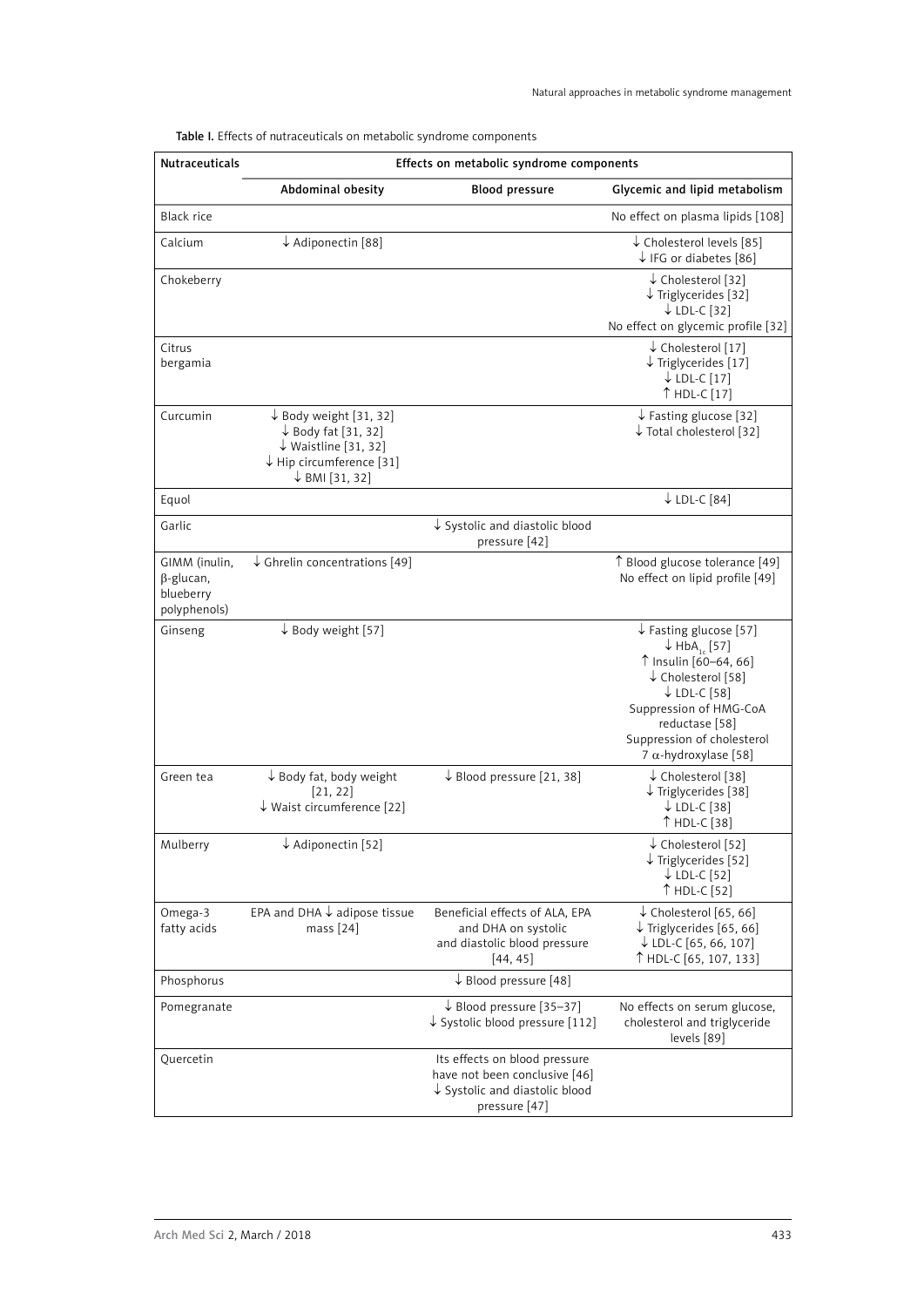Table I. Cont.

| <b>Nutraceuticals</b>       | Effects on metabolic syndrome components                                                                                                             |                                           |                                                                                                                                                              |  |
|-----------------------------|------------------------------------------------------------------------------------------------------------------------------------------------------|-------------------------------------------|--------------------------------------------------------------------------------------------------------------------------------------------------------------|--|
|                             | Abdominal obesity                                                                                                                                    | <b>Blood pressure</b>                     | Glycemic and lipid metabolism                                                                                                                                |  |
| Resveratrol                 | No effect on BMI, body weight,<br>fat mass and abdominal fat<br>distribution [28]                                                                    |                                           | Does not reduce plasma levels<br>of TC, LDL-C and TG [50]                                                                                                    |  |
| Soy                         |                                                                                                                                                      |                                           | $\downarrow$ LDL-C [84]                                                                                                                                      |  |
| Vitamin $B_{3}$<br>(Niacin) |                                                                                                                                                      |                                           | $\downarrow$ Cholesterol [79–81]<br>$\downarrow$ Triglycerides [79-81]<br>$\downarrow$ LDL-C [79-81]<br>$\downarrow$ Apoprotein B [79-81]<br>↑ HDL-C [79-81] |  |
| Vitamin $B_{12}$            |                                                                                                                                                      |                                           | $\downarrow$ LDL-C [120]                                                                                                                                     |  |
| Vitamin D                   | No significant change in<br>plasma concentrations of<br>adiponectin and leptin [29]<br>$\downarrow$ Body weight, waist<br>circumference and BMI [30] | $\downarrow$ Systolic blood pressure [30] | $\downarrow$ HOMA-IR [30]                                                                                                                                    |  |
| Zinc                        |                                                                                                                                                      |                                           | ↓ Cholesterol [90]<br>$\downarrow$ Triglycerides [90]<br>↑ HDL-C [90]<br>$\downarrow$ Glucose intolerance and<br>diabetes [90]                               |  |

therapy remains unexplored. Hodis *et al.* determined whether ISP reduces subclinical atherosclerosis assessed as cIMT progression [131]. In a double-blind, placebo-controlled trial, 350 postmenopausal women 45 to 92 years of age without diabetes and cardiovascular disease were randomized to 2 evenly divided daily doses of 25 g soy protein containing 91 mg aglycon isoflavone equivalents or placebo for 2.7 years [131]. Overall, the mean (95% CI) cIMT progression rate was 4.77 (3.39–6.16) µm/year in the ISP group and 5.68 (4.30–7.06) µm/year in the placebo group. Although cIMT progression was reduced on average by 16% in the ISP group relative to the placebo group, this treatment effect was not statistically significant ( $p = 0.36$ ) [131]. Among the subgroup of women who were randomized within 5 years of menopause, ISP participants had on average a 68% lower cIMT progression rate than placebo participants 2.16 (–1.10 to 5.43) vs. 6.79  $(3.56-10.01)$  µm/year ( $p = 0.05$ ). The ISP supplementation had a null effect on women who were > 5 years beyond menopause when randomized. There were no major adverse events from ISP supplementation [131].

Observational studies have reported inverse associations between adherence to the Mediterranean diet (MedDiet) and atherosclerotic disease. The Primary Prevention of Cardiovascular Disease with a Mediterranean Diet (PREDIMED) group tested the effect of two types of MedDiet on progression of subclinical carotid atheroscle-

rosis [132]. The group randomized 187 high-cardiovascular-risk asymptomatic subjects (51% women, mean age 67 years) to three treatment arms: MedDiet with supplemental virgin olive oil (VOO),  $n = 66$ ; MedDiet with supplemental nuts, *n* = 59; and control diet, *n* = 62 [132]. After 1 year, overall, no significant between-group differences in IMT progression were observed. However, a significant interaction ( $p = 0.03$ ) between baseline IMT and treatment effect was apparent [132]. Among participants with baseline IMT  $\geq$  0.9 mm, 1-year IMT changes versus control showed significant differences of –0.079 mm (95% CI: –0.145 to –0.012) for the MedDiet with VOO and –0.072 mm (–0.140 to –0.004) for the MedDiet with nuts. No IMT changes occurred in any intervention group among participants with lower baseline IMT values (< 0.9 mm). MedDiets enhanced with VOO or nuts were not effective in inducing ultrasonographic regression of carotid atherosclerosis after 1-year intervention [132]. However, they were effective among subjects with elevated baseline IMT, suggesting that subclinical atherosclerosis may respond to dietary intervention within a relatively short time frame only among subjects with a high initial atherosclerotic burden [132].

A randomized study targeted a comparison of the effect of 3-year diet counseling or omega-3 polyunsaturated fatty acid (PUFA) supplementation (2.4 g/day) on the progression of atherosclerosis in carotid arteries and on finger pulse wave propagation [133]. Altogether, 563 elderly men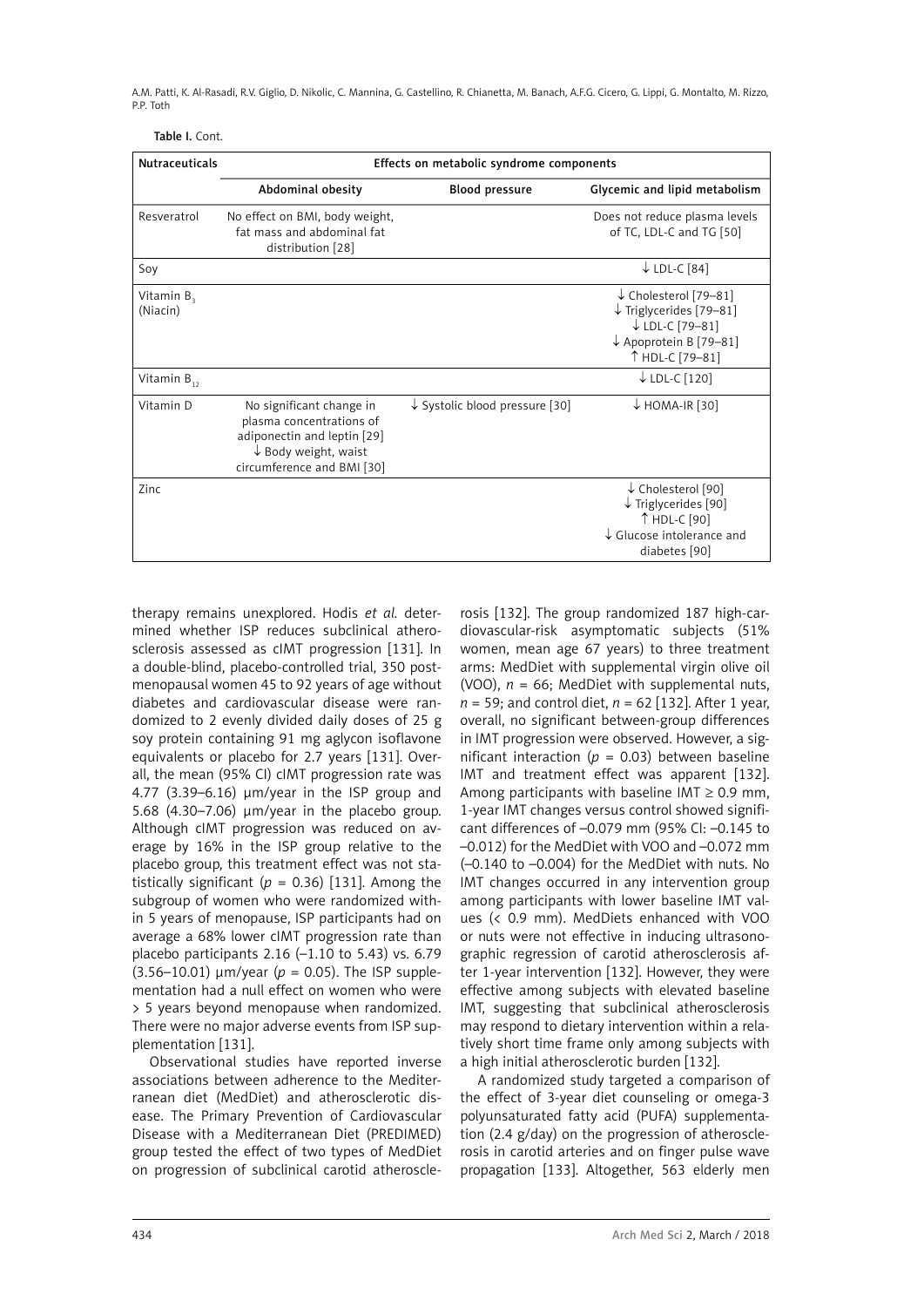| <b>Nutraceuticals</b>            | Effects on vascular damage                                                                                                                                    |                                                                                                                                     |  |
|----------------------------------|---------------------------------------------------------------------------------------------------------------------------------------------------------------|-------------------------------------------------------------------------------------------------------------------------------------|--|
|                                  | Prothrombotic and inflammatory states                                                                                                                         | Vascular parameters                                                                                                                 |  |
| Black rice                       | Enhances plasma total antioxidant capacity [108]<br>$\downarrow$ sVCAM-1 [108]<br>$\downarrow$ sCD40L [108]<br>No effect on T-SOD [108]                       | $\downarrow$ cIMT [108]                                                                                                             |  |
| Calcium                          |                                                                                                                                                               | $\downarrow$ ROS [88]<br>↓ NADPH oxidase [88]<br>$\downarrow$ MDA [88]<br>$\downarrow$ TNF- $\alpha$ [88]<br>$\downarrow$ IL-6 [88] |  |
| Citrus bergamia                  |                                                                                                                                                               | $\downarrow$ clMT [17]                                                                                                              |  |
| Curcumin                         | No effect on parameters, including oxidative<br>stress (GSH, LOOH) [32]                                                                                       |                                                                                                                                     |  |
| Green tea                        | Inhibition of the expression of inducible nitric<br>oxide synthase [19]<br>↑ Levels of glutathione in the blood and<br>plasma total antioxidant capacity [58] |                                                                                                                                     |  |
| Lutein and<br>lycopene           |                                                                                                                                                               | $\downarrow$ cIMT [130]                                                                                                             |  |
| Magnesium                        | $\downarrow$ Inflammation [77]<br>$\downarrow$ Oxidative stress [91]                                                                                          |                                                                                                                                     |  |
| Olive oil                        |                                                                                                                                                               | No reduction of cIMT [132]                                                                                                          |  |
| Omega-3 fatty<br>acids           | $\downarrow$ GSH [94, 95]<br>↑ MDA [94, 95]<br>$\downarrow$ MMP-9 [107]<br>$\downarrow$ PAPP-A [107]<br>$\downarrow$ TIMP-1 [119]                             | $\downarrow$ cIMT [133]<br>No effect on cardiovascular risk [66-71]                                                                 |  |
| Pinus pinaster<br>ssp. atlantica |                                                                                                                                                               | $\downarrow$ Reduction of plaque [128]                                                                                              |  |
| Pomegranate                      | $\downarrow$ Oxidative stress [89]                                                                                                                            | $\downarrow$ cIMT [112]                                                                                                             |  |
| Quercetin                        |                                                                                                                                                               | Antioxidant effects in cardiovascular disease<br>[46]                                                                               |  |
| Resveratrol                      | Significant positive effect on inflammatory<br>markers [28]                                                                                                   |                                                                                                                                     |  |
| Vitamin $B_{12}$                 |                                                                                                                                                               | No effects on cIMT or pulse wave velocity [118]<br>$\downarrow$ cIMT [120-122]<br>↑ FMD [121]<br>$\downarrow$ ABI [127]             |  |
| Vitamin C                        | $\downarrow$ Peroxyl radical formation [96]<br>$\downarrow$ NO production by endothelial cells [99]<br>↑ Red cell glutathione [103]                           |                                                                                                                                     |  |
| Vitamin E                        | Blocks the chain reaction of lipid peroxidation<br>by scavenging intermediate peroxyl radicals<br>$[75]$                                                      | No significant differences in the numbers of<br>deaths from cardiovascular causes [76, 77]                                          |  |
| Vitamin $K_{2}$<br>(menaquinone) | No effect on the markers for acute phase [105]                                                                                                                | $\downarrow$ cfPWV [100]<br>$\downarrow$ stiffness index $\beta$ [105]<br>No effect on endothelial dysfunction [105]                |  |

Table II. Effects of nutraceuticals on vascular damage

with long-standing hyperlipidemia were randomized to four groups: controls (no dietary counseling and placebo); dietary counseling (and placebo); omega-3 PUFA supplementation (no dietary counseling); dietary counseling and omega-3 PUFA supplementation. In the diet only group, the cIMT increase (0.929 mm to 0.967 mm) was significantly less than in the control group (0.909 mm to 0.977 mm) ( $p = 0.018$ ). Significant increases in carotid plaques score and plaques area were observed in all four groups, but without between-group differences [133]. Changes in cIMT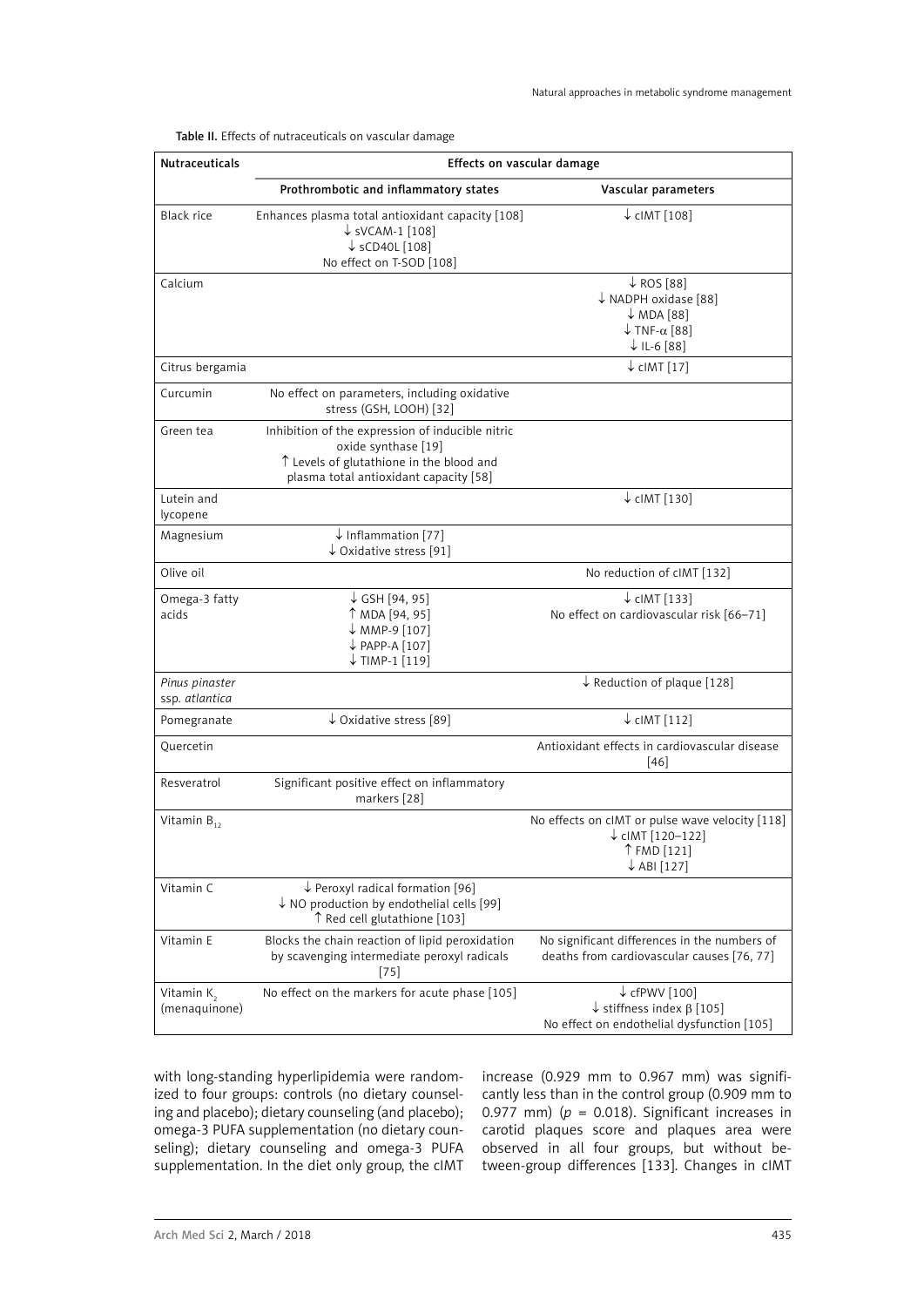and in HDL-C were negatively correlated (adjusted  $p \lt 0.001$ ). Pulse wave propagation time decreased significantly in the control group (206 ms to 198 ms;  $p = 0.002$ ), reflecting reduced arterial elasticity. In the group receiving omega-3 PUFA only, pulse wave propagation time increased significantly when compared with the control group (*p* = 0.013) [133].

# Conclusions

Nutraceuticals represent an alternative form of medicine compared with the healing traditions that in the recent past were not part of standard medical education. However, more and more people are seeking nutraceutical remedies for their health care needs. Although most of the nutraceutical therapies are relatively harmless, there are many unknowns. As this review demonstrates, there are numerous molecular and cellular dynamics that may be beneficially impacted by many of the components in nutraceuticals. There is much yet to be investigated, characterized, and learned.

The use of nutraceuticals for the treatment of cardiovascular disease is the subject of criticism. Nutraceuticals are a challenge for the education of many cardiovascular physicians, with many positive effects considered to be placebo effects. Some of many existing nutraceutical compounds could be used as integrators in a daily diet thanks to their easy availability and to their beneficial properties, such as in polyphenols, omega-3 fatty acids, macroelements and vitamins used as non-pharmacologic treatment. Natural products can also be useful in the therapy with metabolic syndrome and statin intolerance; especially MetS might increase the risk of statin intolerance – via liver dysfunction/steatosis [134, 135]. Use of food supplements in MetS has a beneficial effect on the individual components [136–138]. This results in improved blood pressure [139], blood glucose and lipids [11, 13, 140, 141]. Vitamin D supplementation correlates with significant improvements in plasma concentrations of adiponectin and leptin. Inulin, β-glucan, blueberry anthocyanins, and blueberry polyphenols reduce plasma ghrelin concentrations and improve blood glucose tolerance. The critical importance of phosphorus in cellular structure and function could have profound effects on blood pressure regulation through its role in plasma membrane structure. Magnesium plays a role in regulating vascular tone and endothelial function. Ginseng supplementation lowers cholesterol and LDL-C with the suppression of β-hydroxy-β-methylglutaryl-CoA reductase. White mulberry extract has a significant impact on the changes in the LDL-C subfractions (Table I). Adherence to a low-calorie diet supported with

supplements promotes weight loss and improves the markers of oxidative stress. Bergamot juice (neoeriocitrin, neohesperidin, naringin) has an effect on metabolic parameters, including plasma lipids, atherogenic lipoproteins and subclinical atherosclerosis. Vitamin E blocks the chain reaction of lipid peroxidation by scavenging intermediate peroxyl radicals, though it has not yet shown cardiovascular benefit in prospective randomized trials. Quercetin has antioxidant effects since it protects against  $H_2O_2$ -induced lipid peroxidation and reduces the cytokine-induced cell-surface expression of vascular cell adhesion molecule-1. Black rice and its pigment fraction have shown anti-atherogenic activities. There are ongoing studies (REDUCE-IT and STRENGTH) that will help to more firmly establish the role of omega-3 fish oils for cardiovascular protection (Table II). It is possible that food supplements may reduce the risk of cardiovascular disease in patients with MetS, though many prospective randomized trials will have to be performed in order to more reliably establish this.

Further studies are needed to evaluate the efficacy and safety of these natural compounds in patients at high cardiovascular risk, because there are still conflicting data on some of these and cardio-metabolic prevention (for example omega-3 and resveratrol). Adequate education of clinicians and patients regarding the medicinal properties of nutraceuticals must be provided regionally and globally to ensure both consumer safety and to prevent overstating their clinical efficacy.

# Conflict of interest

The authors declare no conflict of interest.

#### References

- 1. Expert Panel on Detection, Evaluation, and Treatment of High Blood Cholesterol in Adults Executive Summary of the Third Report of the National Cholesterol Education Program (NCEP) Expert Panel on Detection, Evaluation, and Treatment of High Blood Cholesterol in Adults (Adult Treatment Panel III). JAMA 2001; 285: 2486-97.
- 2. Mikhailidis DP, Elisaf M, Rizzo M, et al. "European panel on low density lipoprotein (LDL) subclasses": a statement on the pathophysiology, atherogenicity and clinical significance of LDL subclasses: executive summary. Curr Vasc Pharmacol 2011; 9: 531-2.
- 3. Mikhailidis DP, Elisaf M, Rizzo M, et al. "European panel on low density lipoprotein (LDL) subclasses": a statement on the pathophysiology, atherogenicity and clinical significance of LDL subclasses. Curr Vasc Pharmacol 2011; 9: 533-71.
- 4. Kassi E, Pervanidou P, Kaltsas G, et al. Metabolic syndrome: definitions and controversies. BMC Med 2011; 5: 9-48.
- 5. Rabe K, Lehrke M, Parhofer KG, et al. Adipokines and insulin resistance. Mol Med 2008; 14: 741-51.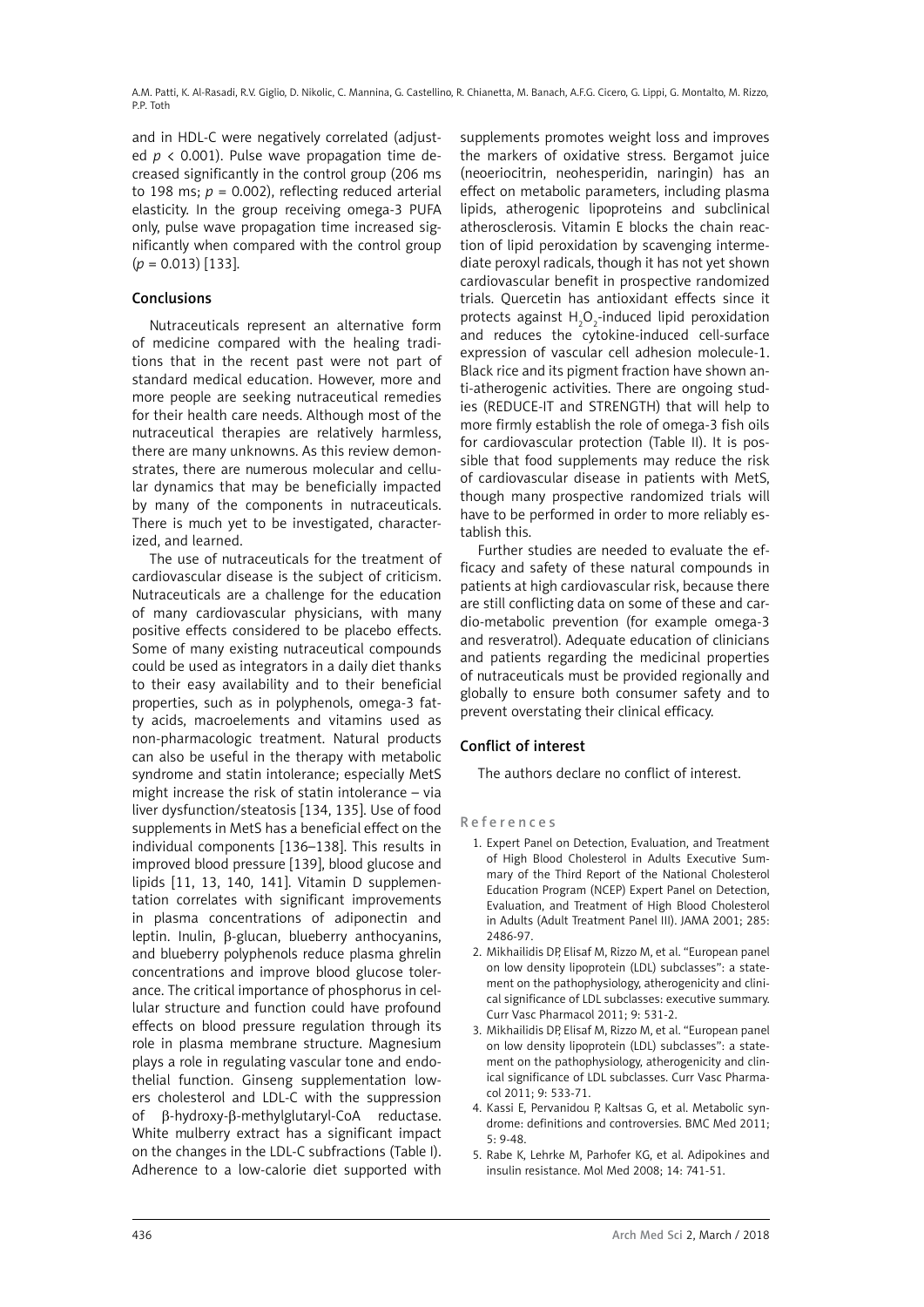- 6. Mansego ML, Redon J, Martinez-Hervas S, et al. Different impacts of cardiovascular risk factors on oxidative stress. Int J Mol Sci 2011; 12: 6146-63.
- 7. Stern MP, Williams K, González-Villalpando C, et al. Does the metabolic syndrome improve identification of individuals at risk of type 2 diabetes and/or cardiovascular disease? Diabetes Care 2004; 27: 2676-81.
- 8. Kaur J. A comprehensive review on metabolic syndrome. Cardiol Res Pract 2014; 2014: 943162.
- 9. Pandey KB, Rizvi SI. Plant polyphenols as dietary antioxidants in human health and disease. Oxid Med Cell Longev 2009; 2: 270-8.
- 10. Alissa EM, Ferns GA. Functional foods and nutraceuticals in the primary prevention of cardiovascular diseases. J Nutr Metab 2012; 2012: 569486.
- 11. Barrios V, Escobar C, Cicero AF, et al. A nutraceutical approach (Armolipid Plus) to reduce total and LDL cholesterol in individuals with mild to moderate dyslipidemia: review of the clinical evidence. Atheroscler Suppl 2017; 24: 1-15.
- 12. Ooi EM, Watts GF, Ng TW, et al. Effect of dietary fatty acids on human lipoprotein metabolism: a comprehensive update. Nutrients 2015; 7: 4416-25.
- 13. Sahebkar A, Serban MC, Gluba-Brzózka A, et al. Lipid-modifying effects of nutraceuticals: an evidence-based approach. Nutrition 2016; 32: 1179-92.
- 14. Abete I, Goyenechea E, Zulet MA, et al. Obesity and metabolic syndrome: potential benefit from specific nutritional components. Nutr Metab Cardiovasc Dis 2011; 21 Suppl 2: B1-15.
- 15. Giglio RV, Patti AM, Nikolic D, et al. The effect of bergamot on dyslipidemia. Phytomedicine 2016; 23: 1175-81.
- 16. Rizzo M, Giglio RV, Nikolic D, et al. Effects of chitosan on plasma lipids and lipoproteins: a 4-month prospective pilot study. Angiology 2014; 65: 538-42.
- 17. Toth PP, Patti AM, Nikolic D, et al. Bergamot reduces plasma lipids, atherogenic small dense LDL, and subclinical atherosclerosis in subjects with moderate hypercholesterolemia: a 6 months prospective sudy. Front Pharmacol 2016; 6: 299.
- 18. Patti AM, Al-Rasadi K, Katsiki N, et al. Effect of a natural supplement containing curcuma longa, guggul, and chlorogenic acid in patients with metabolic syndrome. Angiology 2015; 66: 856-61.
- 19. Chacko SM, Thambi PT, Kuttan R, et al. Beneficial effects of green tea: a literature review. Chin Med 2010; 5: 13.
- 20. Serban C, Sahebkar A, Antal D, et al. Effects of supplementation with green tea catechins on plasma C-reactive protein concentrations: a systematic review and meta-analysis of randomized controlled trials. Nutrition 2015; 31: 1061-71.
- 21. Basu A, Sanchez K, Leyva MJ, et al. Green tea supplementation affects body weight, lipids, and lipid peroxidation in obese subjects with metabolic syndrome. J Am Coll Nutr 2010; 29: 31-40.
- 22. Mousavi A, Vafa M, Neyestani T, et al. The effects of green tea consumption on metabolic and anthropometric indices in patients with type 2 diabetes. J Res Med Sci 2013; 18: 1080-6.
- 23. Simopoulos AP. The importance of the ratio of omega-6/omega-3 essential fatty acids. Biomed Pharmacother 2002; 56: 365-79.
- 24. Poudyal H, Panchal SK, Diwan V, et al. Omega-3 fatty acids and metabolic syndrome: effects and emerging mechanisms of action. Prog Lipid Res 2011; 50: 372- 87.
- 25. Du S, Jin J, Fang W, et al. Does fish oil have an anti-obesity effect in overweight/obese adults? A meta-analysis of randomized controlled trials. PLoS One 2015; 10: e0142652.
- 26. Jurgoński A, Juśkiewicz J, Zduńczyk Z. Ingestion of black chokeberry fruit extract leads to intestinal and systemic changes in a rat model of prediabetes and hyperlipidemia. Plant Foods Hum Nutr 2008; 63: 176-82.
- 27. Kowalczyk E, Fijałkowski P, Kura M, et al. The influence of anthocyanins from Aronia melanocarpa on selected parameters of oxidative stress and microelements contents in men with hypercholesterolemia. Pol Merkur Lekarski 2005; 19: 651-3.
- 28. Christenson J, Whitby SJ, Mellor D, et al. The effects of resveratrol supplementation in overweight and obese humans: a systematic review of randomized trials. Metab Syndr Relat Disord 2016; 14: 323-33.
- 29. Dinca M, Serban MC, Sahebkar A, et al.; Lipid Blood Pressure Meta-analysis Collaboration LBPMC Group. Does vitamin D supplementation alter plasma adipokines concentrations? A systematic review and meta-analysis of randomized controlled trials. Pharmacol Res 2016; 107: 360-71.
- 30. Nimitphong H, Samittarucksa R, Saetung S, et al. The effect of vitamin D supplementation on metabolic phenotypes in Thais with prediabetes. J Med Assoc Thai 2015; 98: 1169-78.
- 31. Di Pierro F, Bressan A, Ranaldi D, et al. Potential role of bioavailable curcumin in weight loss and omental adipose tissue decrease: preliminary data of a randomized, controlled trial in overweight people with metabolic syndrome. Preliminary study. Eur Rev Med Pharmacol Sci 2015; 19: 4195-202.
- 32. Langley P. Why a pomegranate? BMJ 2000; 321: 1153-4.
- 33. Ben Nasr C, Ayed N, Metche M. Quantitative determination of the polyphenolic content of pomegranate peel. Z Lebensm Unters Forsch 1996; 203: 374-8.
- 34. Gil MI, Tomás-Barberán FA, Hess-Pierce B, et al. Antioxidant activity of pomegranate juice and its relationship with phenolic composition and processing. J Agric Food Chem 2000; 48: 4581-9.
- 35. Stowe CB. The effects of pomegranate juice consumption on blood pressure and cardiovascular health. Complement Ther Clin Pract 2011; 17: 113-5.
- 36. Aviram M, Dornfeld L. Pomegranate juice consumption inhibits serum angiotensin converting enzyme activity and reduces systolic blood pressure. Atherosclerosis 2001; 158: 195-8.
- 37. Galley HF, Thornton J, Howdle PD, et al. Combination oral antioxidant supplementation reduces blood pressure. Clin Sci (Lond) 1997; 92: 361-5.
- 38. Bogdanski P, Suliburska J, Szulinska M, et al. Green tea extract reduces blood pressure, inflammatory biomarkers, and oxidative stress and improves parameters associated with insulin resistance in obese, hypertensive patients. Nutr Res 2012; 32: 421-7.
- 39. Mikaili P, Maadirad S, Moloudizargari M, et al. Therapeutic uses and pharmacological properties of garlic, shallot, and their biologically active compounds. Iran J Basic Med Sci 2013; 16: 1031-48.
- 40. Sahebkar A, Serban C, Ursoniu S, et al. Effect of garlic on plasma lipoprotein(a) concentrations: a systematic review and meta analysis of randomized controlled clinical trials. Nutrition 2016; 32: 33-40.
- 41. Ried K, Fakler P. Potential of garlic (Allium sativum) in lowering high blood pressure: mechanisms of action and clinical relevance. Integr Blood Press Control 2014; 7: 71-82.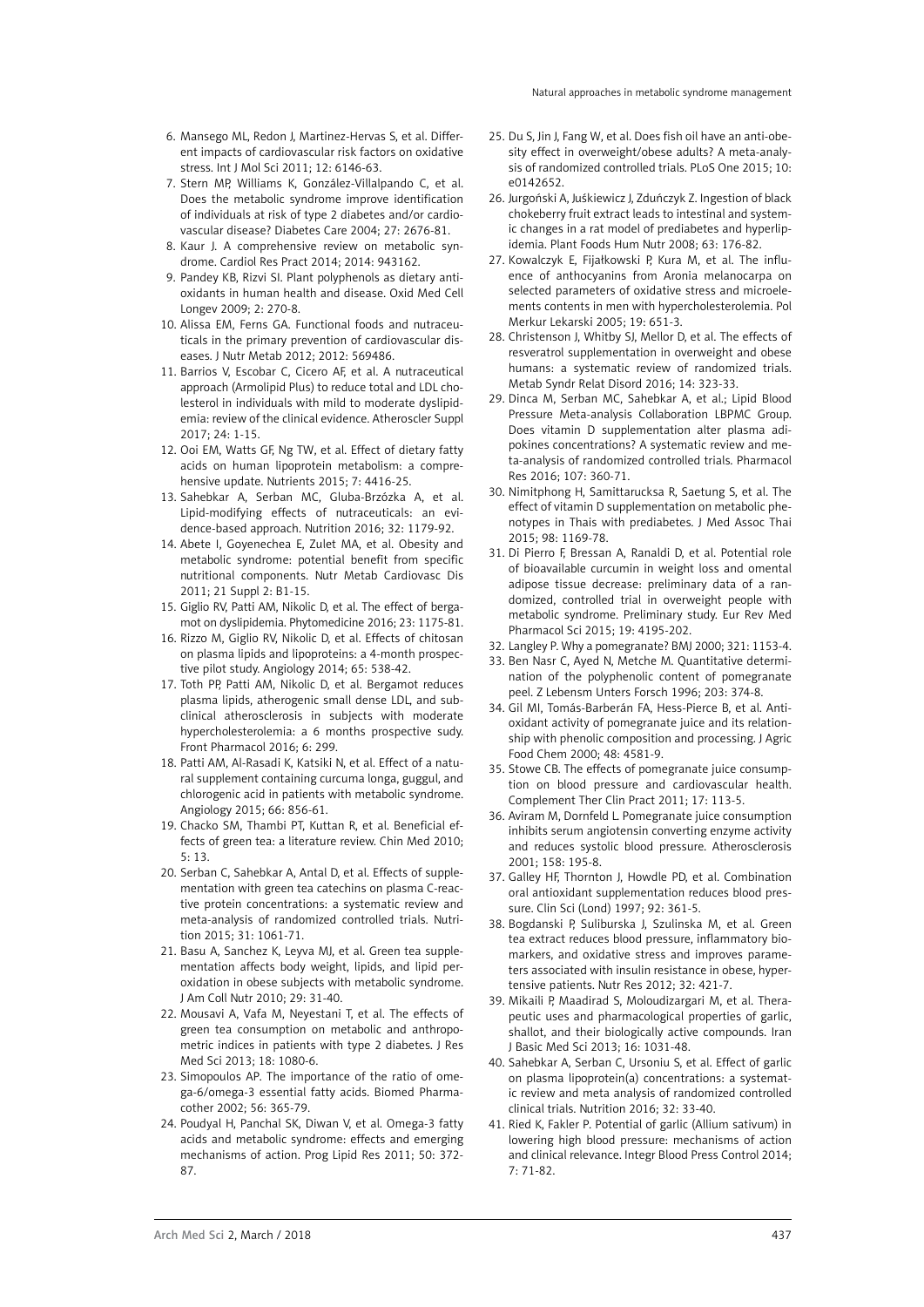- 42. Gómez-Arbeláez D, Lahera V, Oubiña P, et al. Aged garlic extract improves adiponectin levels in subjects with metabolic syndrome: a double-blind, placebo-controlled, randomized, crossover study. Mediators Inflamm 2013; 2013: 285795.
- 43. Bayan L, Koulivand PH, Gorji A. Garlic: a review of potential therapeutic effects. Avicenna J Phytomed 2014; 4: 1-14.
- 44. Houston M. The role of nutrition and nutraceutical supplements in the treatment of hypertension. World J Cardiol 2014; 6: 38-66.
- 45. Zanetti M, Grillo A, Losurdo P, et al. Omega-3 polyunsaturated fatty acids: structural and functional effects on the vascular wall. Biomed Res Int 2015; 2015: 791978.
- 46. Kleemann R, Verschuren L, Morrison M, et al. Anti-inflammatory, anti-proliferative and anti-atherosclerotic effects of quercetin in human in vitro and in vivo models. Atherosclerosis 2011; 218: 44-52.
- 47. Serban MC, Sahebkar A, Zanchetti A, et al. Lipid and Blood Pressure Meta-analysis Collaboration (LBPMC) Group. Effects of quercetin on blood pressure: a systematic review and meta-analysis of randomized controlled trials. J Am Heart Assoc 2016; 5: e002713.
- 48. Elliott P, Kesteloot H, Appel LJ, et al.; INTERMAP Cooperative Research Group. Dietary phosphorus and blood pressure: international study of macro- and micro-nutrients and blood pressure. Hypertension 2008; 51: 669-75.
- 49. Rebello CJ, Burton J, Heiman M, et al. Gastrointestinal microbiome modulator improves glucose tolerance in overweight and obese subjects: a randomized controlled pilot trial. J Diabetes Complications 2015; 29: 1272-6.
- 50. Broncel M, Koziróg-Kołacińska M, Andryskowski G, et al. Effect of anthocyanins from Aronia melanocarpa on blood pressure, concentration of endothelin-1 and lipids in patients with metabolic syndrome. Pol Merkur Lekarski 2007; 23: 116-9.
- 51. Sicińska P, Pytel E, Maćczak A, et al. The use of various diet supplements in metabolic syndrome. Postepy Hig Med Dosw (Online) 2015; 69: 25-33.
- 52. Kojima Y, Kimura T, Nakagawa K, et al. Effects of mulberry leaf extract rich in 1-deoxynojirimycin on blood lipid profiles in humans. J Clin Biochem Nutr 2010; 47: 155-61.
- 53. Scichilone N, Rizzo M, Benfante A, et al. Serum low density lipoprotein subclasses in asthma. Respir Med 2013; 107: 1866-72.
- 54. Berneis K, Rizzo M, Berthold HK, et al. Ezetimibe alone or in combination with simvastatin increases small dense low-density lipoproteins in healthy men: a randomized trial. Eur Heart J 2010; 31: 1633-9.
- 55. Wang A, Wang CZ, Wu JA, et al. Determination of major ginsenosides in Panax quinquefolius (American ginseng) using high-performance liquid chromatography. Phytochem Anal 2005; 16: 272-7.
- 56. Yin J, Zhang H, Ye J. Traditional Chinese medicine in treatment of metabolic syndrome. Endocr Metab Immune Disord Drug Targets 2008; 8: 99-111.
- 57. Sotaniemi EA, Haapakoski E, Rautio A. Ginseng therapy in non-insulin-dependent diabetic patients. Diabetes Care 1995; 18: 1373-5.
- 58. Qureshi AA, Abuirmeileh N, Din ZZ, et al. Suppression of cholesterogenesis and reduction of LDL cholesterol by dietary ginseng and its fractions in chicken liver. Atherosclerosis 1983; 48: 81-94.
- 59. Post SM, Groenendijk M, van der Hoogt CC, et al. Cholesterol 7alpha-hydroxylase deficiency in mice on an APOE\*3-Leiden background increases hepatic ABCA1 mRNA expression and HDL-cholesterol. Arterioscler Thromb Vasc Biol 2006; 26: 2724-30.
- 60. Waki I, Kyo H, Yasuda M, et al. Effects of a hypoglycemic component of ginseng radix on insulin biosynthesis in normal and diabetic animals. J Pharmacobiodyn 1982; 5: 547-54.
- 61. Lee WK, Kao ST, Liu IM, et al. Increase of insulin secretion by ginsenoside Rh2 to lower plasma glucose in Wistar rats. Clin Exp Pharmacol Physiol 2006; 33: 27-32.
- 62. Su CF, Cheng JT, Liu IM. Increase of acetylcholine release by Panax ginseng root enhances insulin secretion in Wistar rats. Neurosci Lett 2007; 412: 101-4.
- 63. Luo JZ, Luo L. American ginseng stimulates insulin production and prevents apoptosis through regulation of uncoupling protein-2 in cultured beta cells. Evid Based Complement Alternat Med 2006; 3: 365-72.
- 64. Hasegawa H, Matsumiya S, Murakami C, et al. Interactions of ginseng extract, ginseng separated fractions, and some triterpenoid saponins with glucose transporters in sheep erythrocytes. Planta Med 1994; 60: 153-7.
- 65. Siri-Tarino PW, Sun Q, Hu FB, et al. Saturated fatty acids and risk of coronary heart disease: modulation by replacement nutrients. Curr Atheroscler Rep 2010; 12: 384-90.
- 66. Ballantyne CM, Bays HE, Kastelein JJ, et al. Efficacy and safety of eicosapentaenoic acid ethyl ester (AMR101) therapy in statin-treated patients with persistent high triglycerides (from the ANCHOR study). Am J Cardiol 2012; 110: 984-92.
- 67. No authors listed. Dietary supplementation with n-3 polyunsaturated fatty acids and vitamin E after myocardial infarction: results of the GISSI-Prevenzione trial. Gruppo Italiano per lo Studio della Sopravvivenza nell'Infarto miocardico. Lancet 1999; 354: 447-55.
- 68. Yokoyama M, Origasa H, Matsuzaki M, et al. Effects of eicosapentaenoic acid on major coronary events in hypercholesterolaemic patients (JELIS): a randomised open-label, blinded endpoint analysis. Lancet 2007; 369: 1090-8.
- 69. Clinicaltrials.gov. A Study of AMR101 to Evaluate Its Ability to Reduce Cardiovascular Events in High Risk Patients with Hypertriglyceridemia and on Statin. The Primary Objective is to Evaluate the Effect of 4 g/Day AMR101 for Preventing the Occurrence of a First Major Cardiovascular Event. (REDUCE-IT) Clinicaltrials.gov; 2014. Available from: [https://clinicaltrials.gov/ct2/](https://clinicaltrials.gov/ct2/show/NCT01492361) [show/NCT01492361.](https://clinicaltrials.gov/ct2/show/NCT01492361)
- 70. Clinicaltrials.gov. Outcomes Study to Assess Statin Residual Risk Reduction with Epanova in High CV Risk Patients with Hypertriglyceridemia (STRENGTH) 2015. Available from: [https://clinicaltrials.gov/ct2/show/](https://clinicaltrials.gov/ct2/show/NCT02104817) [NCT02104817.](https://clinicaltrials.gov/ct2/show/NCT02104817)
- 71. Toth PP. Triglyceride-rich lipoproteins as a causal factor for cardiovascular disease. Vasc Health Risk Manag 2016; 12: 171-83.
- 72. Walz CP, Barry AR, Koshman SL. Omega-3 polyunsaturated fatty acid supplementation in the prevention of cardiovascular disease. Can Pharm J 2016; 149: 166-73.
- 73. Kwak SM, Myung SK, Lee YJ, et al. Efficacy of omega-3 fatty acid supplements (eicosapentaenoic acid and docosahexaenoic acid) in the secondary prevention of cardiovascular disease: a meta-analysis of random-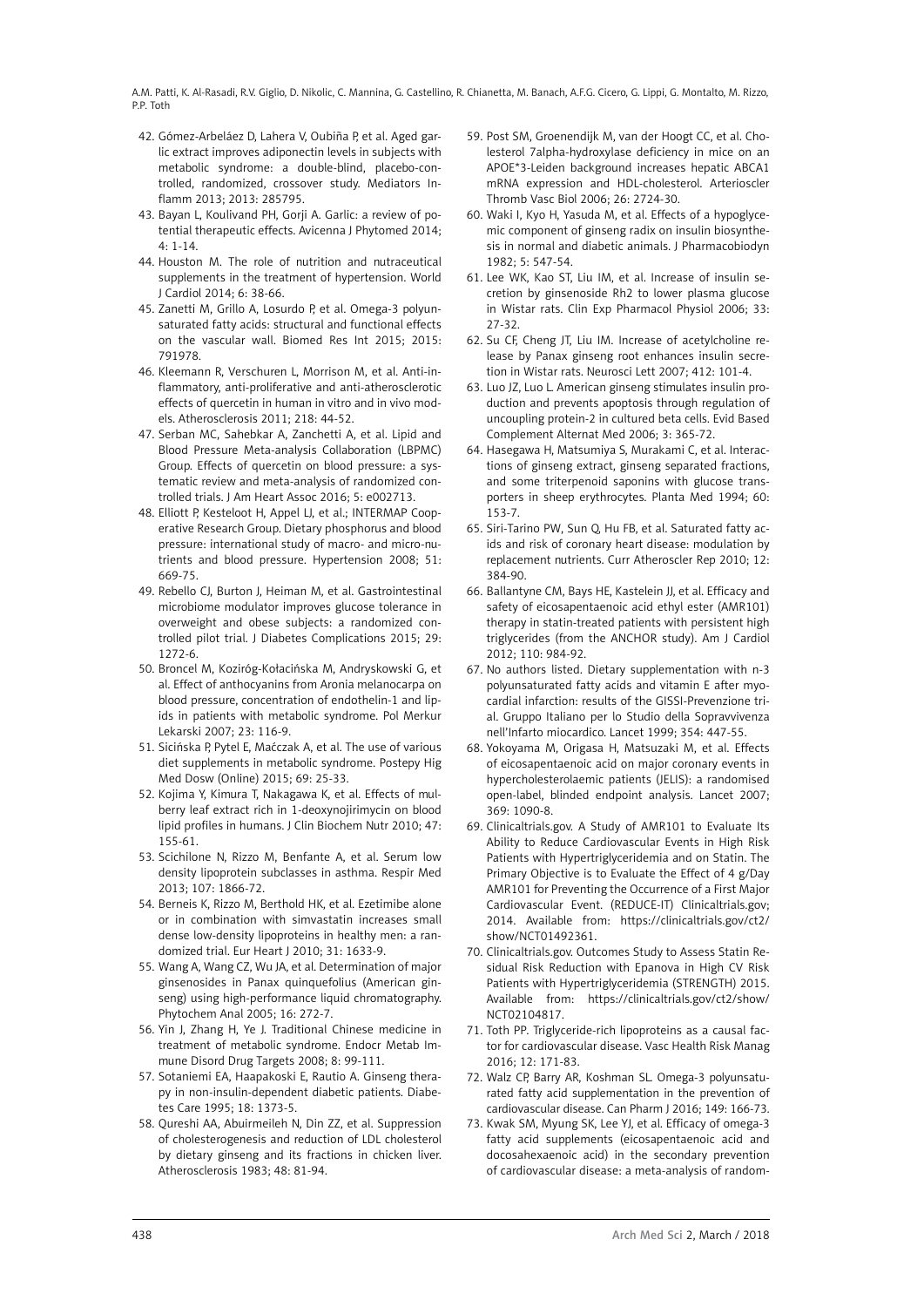ized, double-blind, placebo-controlled trials. Arch Intern Med 2012; 172: 686-94.

- 74. Rizos EC, Ntzani EE, Bika E, et al. Association between omega-3 fatty acid supplementation and risk of major cardiovascular disease events: a systematic review and meta-analysis. JAMA 2012; 308: 1024-33.
- 75. Pryor WA. Vitamin E and heart disease: basic science to clinical intervention trials. Free Radic Biol Med 2000; 28: 141-64.
- 76. Yusuf S, Dagenais G, Pogue J, et al. Vitamin E supplementation and cardiovascular events in high-risk patients. The Heart Outcomes Prevention Evaluation Study Investigators. N Engl J Med 2000; 342: 154-60.
- 77. Sesso HD, Buring JE, Christen WG, et al. Vitamins E and C in the prevention of cardiovascular disease in men: the Physicians' Health Study II randomized controlled trial. JAMA 2008; 300: 2123-33.
- 78. Goel H, Dunbar RL. Niacin alternatives for dyslipidemia: fool's gold or gold mine? Part II: novel niacin mimetics. Curr Atheroscler Rep 2016; 18: 17.
- 79. Morgan JM, Capuzzi DM, Guyton JR. A new extended-release niacin (Niaspan): efficacy, tolerability, and safety in hypercholesterolemic patients. Am J Cardiol 1998; 82: 29U-34U; discussion 39U-41U.
- 80. Goldberg A, Alagona P Jr, Capuzzi DM, et al. Multiple-dose efficacy and safety of an extended-release form of niacin in the management of hyperlipidemia. Am J Cardiol 2000; 85: 1100-5.
- 81. Goldberg AC. Clinical trial experience with extended-release niacin (Niaspan): dose-escalation study. Am J Cardiol 1998; 82: 35U-8U; discussion 39U-41U.
- 82. The AIM-HIGH Investigators. Niacin in patients with low HDL cholesterol levels receiving intensive statin therapy. N Engl J Med 2011; 365: 2255-67.
- 83. HPS2-THRIVE Collaborative Group. Landray MJ, Haynes R, Hopewell JC, et al. Effects of extended-release niacin with laropiprant in high-risk patients. N Engl J Med 2014; 371: 203-12.
- 84. Liu ZM, Ho SC, Chen YM, et al. Whole soy, but not purified daidzein, had a favorable effect on improvement of cardiovascular risks: a 6-month randomized, double-blind, and placebo-controlled trial in equol-producing postmenopausal women. Mol Nutr Food Res 2014; 58: 709-17.
- 85. Li S, Na L, Li Y, et al. Long-term calcium supplementation may have adverse effects on serum cholesterol and carotid intima-media thickness in postmenopausal women: a double-blind, randomized, placebo-controlled trial. Am J Clin Nutr 2013; 98: 1353-9.
- 86. Fumeron F, Lamri A, Abi Khalil C, et al. Dairy consumption and the incidence of hyperglycemia and the metabolic syndrome: results from a French prospective study. Data from the Epidemiological Study on the Insulin Resistance Syndrome (DESIR). Diabetes Care 2011; 34: 813-7.
- 87. Stancliffe RA, Thorpe T, Zemel MB. Dairy attenuates oxidative and inflammatory stress in metabolic syndrome. Am J Clin Nutr 2011; 94: 422-30.
- 88. Zemel MB, Sun X. Dietary calcium and dairy products modulate oxidative and inflammatory stress in mice and humans. J Nutr 2008; 138: 1047-52.
- 89. Rosenblat M, Hayek T, Aviram M. Anti-oxidative effects of pomegranate juice (PJ) consumption by diabetic patients on serum and on macrophages. Atherosclerosis 2006; 187: 363-71.
- 90. Partida-Hernández G, Arreola F, Fenton B, et al. Effect of zinc replacement on lipids and lipoproteins in type 2

diabetic patients. Biomed Pharmacother 2006; 60: 161-8.

- 91. Guerrero-Romero F, Rodríguez-Morán M. Hypomagnesemia, oxidative stress, inflammation, and metabolic syndrome. Diabetes Metab Res Rev 2006; 22: 471-6.
- 92. Lobo V, Patil A, Phatak A, et al. Free radicals, antioxidants and functional foods: impact on human health. Pharmacogn Rev 2010; 4: 118-26.
- 93. Pham-Huy LA, He H, Pham-Huy C. Free radicals, antioxidants in disease and health. Int J Biomed Sci 2008; 4: 89-96.
- 94. Romieu I, Garcia-Esteban R, Sunyer J, et al. The effect of supplementation with omega-3 polyunsaturated fatty acids on markers of oxidative stress in elderly exposed to PM(2.5). Environ Health Perspect 2008; 116: 1237-42.
- 95. Tayyebi-Khosroshahi H, Houshyar J, Tabrizi A, et al. Effect of omega-3 fatty acid on oxidative stress in patients on hemodialysis. Iran J Kidney Dis 2010; 4: 322-6.
- 96. Rahman K. Studies on free radicals, antioxidants, and co-factors. Clin Interv Aging 2007; 2: 219-36.
- 97. Naziroğlu M, Butterworth PJ. Protective effects of moderate exercise with dietary vitamin C and E on blood antioxidative defense mechanism in rats with streptozotocin-induced diabetes. Can J Appl Physiol 2005; 30: 172-85.
- 98. Frishman WH. Nutriceuticals as treatments for cardiovascular disease. Heart Dis 1999; 1: 51.
- 99. Mikirova NA, Ichim TE, Riordan NH. Anti-angiogenic effect of high doses of ascorbic acid. J Transl Med 2008; 6: 50.
- 100. Vasan RS. Biomarkers of cardiovascular disease: molecular basis and practical considerations. Circulation 2006; 113: 2335-62.
- 101. Khaw KT, Bingham S, Welch A, et al. Relation between plasma ascorbic acid and mortality in men and women in EPIC-Norfolk prospective study: a prospective population study. European Prospective Investigation into Cancer and Nutrition. Lancet 2001; 357: 657-63.
- 102. Willcox BJ, Curb JD, Rodriguez BL. Antioxidants in cardiovascular health and disease: key lessons from epidemiologic studies. Am J Cardiol 2008; 101: 75D-86D.
- 103. Johnston CS, Meyer CG, Srilakshmi JC. Vitamin C elevates red blood cell glutathione in healthy adults. Am J Clin Nutr 1993; 58: 103-5.
- 104. Knapen MH, Braam LA, Drummen NE, et al. Menaquinone-7 supplementation improves arterial stiffness in healthy postmenopausal women. A double-blind randomised clinical trial. Thromb Haemost 2015; 113: 1135-44.
- 105. Huang T, Yang B, Zheng J, et al. Cardiovascular disease mortality and cancer incidence in vegetarians: a metaanalysis and systematic review. Ann Nutr Metab 2012; 60: 233-40.
- 106. Hermes O, Schlage P, auf dem Keller U. Wound degradomics – current status and future perspectives. Biol Chem 2011; 392: 949-54.
- 107. Furenes EB, Seljeflot I, Solheim S, et al. Long-term influence of diet and/or omega-3 fatty acids on matrix metalloproteinase-9 and pregnancy-associated plasma protein-A in men at high risk of coronary heart disease. Scand J Clin Lab Invest 2008; 68: 177-84.
- 108. Wang Q, Han P, Zhang M, et al. Supplementation of black rice pigment fraction improves antioxidant and anti-inflammatory status in patients with coronary heart disease. Asia Pac J Clin Nutr 2007; 16 Suppl 1: 295-301.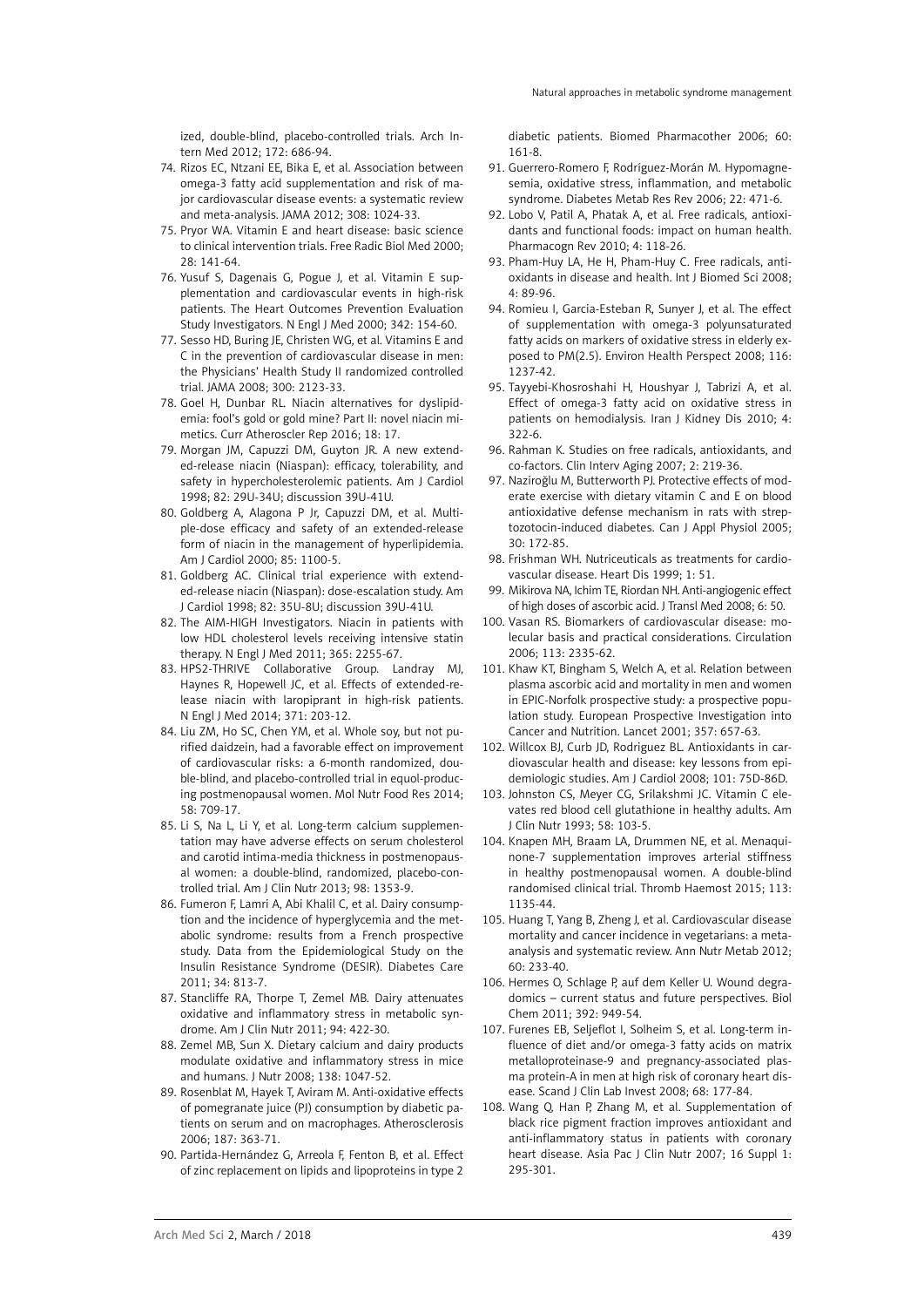- 109. O'Leary DH, Polak JF, Kronmal RA, et al. Carotid-artery intima and media thickness as a risk factor for myocardial infarction and stroke in older adults. Cardiovascular Health Study Collaborative Research Group. N Engl J Med 1999; 340: 14-22.
- 110. Mancia G, De Backer G, Dominiczak A, et al. The Task Force for the Management of Arterial Hypertension of the European Society of Hypertension (ESH) and of the European Society of Cardiology (ESC). Eur Heart J 2007; 28: 1462-536.
- 111. Graham I, Atar D, Borch-Johnsen K, et al. European Association for Cardiovascular Prevention and Rehabilitation (EACPR). European guidelines on cardiovascular disease prevention in clinical practice: executive summary. Eur J Cardiovasc Prev Rehabil 2007; 14: 1-40.
- 112. Aviram M, Rosenblat M, Gaitini D, et al. Pomegranate juice consumption for 3 years by patients with carotid artery stenosis reduces common carotid intima-media thickness, blood pressure and LDL oxidation. Clin Nutr 2004; 23: 423-33.
- 113. Frishman WH, Del Vecchio A, Sanal S, et al. Cardiovascular manifestations of subtance abuse: part 2: alcohol, amphetamines, heroin, cannabis, and caffeine. Heart Dis 2003; 5: 253-71.
- 114. Sahebkar A, Serban C, Ursoniu S, et al. Lipid and Blood Pressure Meta-analysis Collaboration Group. Lack of efficacy of resveratrol on C-reactive protein and selected cardiovascular risk factors. Results from a systematic review and meta-analysis of randomized controlled trials. Int J Cardiol 2015; 189: 47-55.
- 115. Hertog MG, Feskens EJ, Hollman PC, et al. Dietary antioxidant flavonoids and risk of coronary heart disease: the Zutphen Elderly Study. Lancet 1993; 342: 1007-11.
- 116. Duffy SJ, Keaney JF Jr, Holbrook M, et al. Short- and long-term black tea consumption reverses endothelial dysfunction in patients with coronary artery disease. Circulation 2001; 104: 151-6.
- 117. Kwok T, Chook P, Tam L, et al. Vascular dysfunction in Chinese vegetarians: an apparent paradox? J Am Coll Cardiol 2005; 46: 1957-8.
- 118. van Dijk SC, Enneman AW, Swart KM, et al. Effects of 2-year vitamin B12 and folic acid supplementation in hyperhomocysteinemic elderly on arterial stiffness and cardiovascular outcomes within the B-PROOF trial. J Hypertens 2015; 33: 1897-906.
- 119. Tong TY, Wareham NJ, Khaw KT, et al. Prospective association of the Mediterranean diet with cardiovascular disease incidence and mortality and its population impact in a non-Mediterranean population: the EPIC-Norfolk study. BMC Med 2016; 14: 135.
- 120. Study of the Effectiveness of Additional Reductions in Cholesterol and Homocysteine (SEARCH) Collaborative Group. Intensive lowering of LDL cholesterol with 80 mg versus 20 mg simvastatin daily in 12,064 survivors of myocardial infarction: a double-blind randomised trial. Lancet 2010; 376: 1658-69.
- 121. Kwok T, Chook P, Qiao M, et al. Vitamin B-12 supplementation improves arterial function in vegetarians with subnormal vitamin B-12 status. J Nutr Health Aging 2012; 16: 569-73.
- 122. Hodis HN, Mack WJ, Dustin L, et al.; BVAIT Research Group. High-dose B vitamin supplementation and progression of subclinical atherosclerosis: a randomized controlled trial. Stroke 2009; 40: 730-6.
- 123. Somjen D, Weisman Y, Kohen F, et al. 25-hydroxyvitamin D3-1alpha-hydroxylase is expressed in human vascular smooth muscle cells and is upregulated by

parathyroid hormone and estrogenic compounds. Circulation 2005; 111: 1666-71.

- 124. Holick MF. High prevalence of vitamin D inadequacy and implications for health. Mayo Clin Proc 2006; 81: 353-73.
- 125. Wang TJ, Pencina MJ, Booth SL, et al. Vitamin D deficiency and risk of cardiovascular disease. Circulation 2008; 117: 503-11.
- 126. Kopecky SL, Bauer DC, Gulati M, et al. Lack of evidence linking calcium with or without vitamin D supplementation to cardiovascular disease in generally healthy adults: a clinical guideline from the National Osteoporosis Foundation and the American Society for Preventive Cardiology. Ann Intern Med 2016; 165: 867-8.
- 127. Thiele I, Linseisen J, Meisinger C, et al. Associations between calcium and vitamin D supplement use as well as their serum concentrations and subclinical cardiovascular disease phenotypes. Atherosclerosis 2015; 241: 743-51.
- 128. Belcaro G, Dugall M, Hosoi M, et al. Pycnogenol® and Centella Asiatica for asymptomatic atherosclerosis progression. Int Angiol 2014; 33: 20-6.
- 129. Lee HH, Kim KJ, Lee OH, et al. Effect of pycnogenol on glucose transport in mature 3T3-L1 adipocytes. Phytother Res 2010; 24: 1242-9.
- 130. Zou ZY, Xu XR, Lin XM, et al. Effects of lutein and lycopene on carotid intima-media thickness in Chinese subjects with subclinical atherosclerosis: a randomised, double-blind, placebo-controlled trial. Br J Nutr 2014; 111: 474-80.
- 131. Hodis HN, Mack WJ, Kono N, et al.; Women's Isoflavone Soy Health Research Group. Isoflavone soy protein supplementation and atherosclerosis progression in healthy postmenopausal women: a randomized controlled trial. Stroke 2011; 42: 3168-75.
- 132. Murie-Fernandez M, Irimia P, Toledo E, et al. PRED-IMED Investigators. Carotid intima-media thickness changes with Mediterranean diet: a randomized trial (PREDIMED-Navarra). Atherosclerosis 2011; 219: 158-62.
- 133. Hjerkinn EM, Abdelnoor M, Breivik L, et al. Effect of diet or very long chain omega-3 fatty acids on progression of atherosclerosis, evaluated by carotid plaques, intima-media thickness and by pulse wave propagation in elderly men with hypercholesterolaemia. Eur J Cardiovasc Prev Rehabil 2006; 13: 325-33.
- 134. Serban MC, Colantonio LD, Manthripragada AD, et al. Statin intolerance and risk of coronary heart events and all-cause mortality following. J Am Coll Cardiol 2017; 69: 1386-95.
- 135. Banach M, Rizzo M, Toth PP, et al. Statin intolerance an attempt at a unified definition. Position paper from an International Lipid Expert Panel. Arch Med Sci 2015;  $11 \cdot 1 - 23$
- 136. Serban MC, Sahebkar A, Mikhailidis DP, et al. Impact of L-carnitine on plasma lipoprotein(a) concentrations: a systematic review and meta-analysis of randomized controlled trials. Sci Rep 2016; 6: 19188.
- 137. Cicero AF, Tartagni E, Ertek S. Nutraceuticals for metabolic syndrome management: from laboratory to benchside. Curr Vasc Pharmacol 2014; 12: 565-71.
- 138. Serban MC, Sahebkar A, Dragan S, et al. A systematic review and meta-analysis of the impact of Spirulina supplementation on plasma lipid concentrations. Clin Nutr 2016; 35: 842-51.
- 139. Serban C, Sahebkar A, Ursoniu S, et al. Effect of sour tea (Hibiscus sabdariffa L.) on arterial hypertension: a systematic review. J Hypertens 2015; 33: 1119-27.